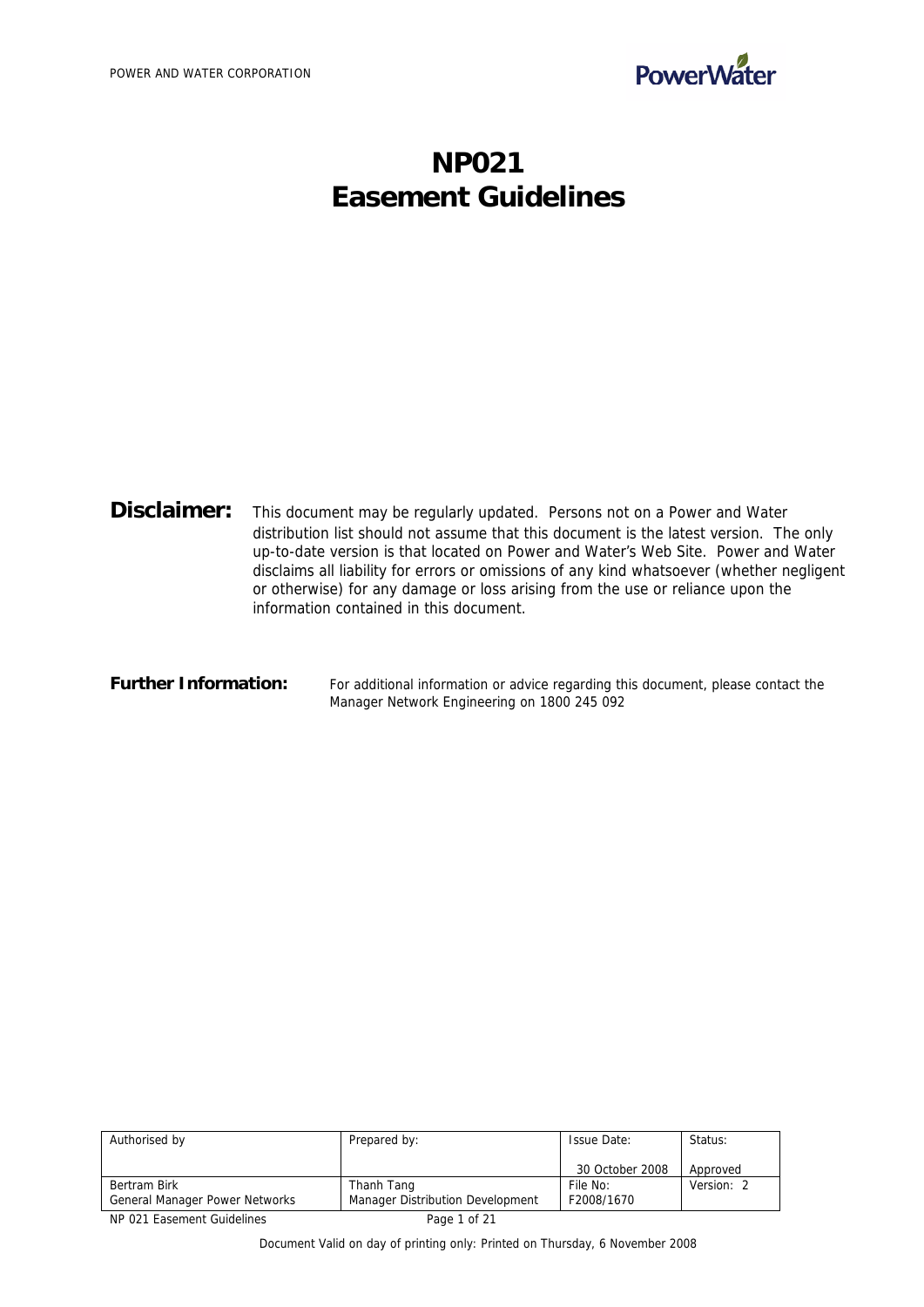## **1. Contents**

| $1_{\cdot}$    | Contents                                                                    |                 |
|----------------|-----------------------------------------------------------------------------|-----------------|
| 2.             | Scope                                                                       | $\mathcal{P}$   |
| 3 <sub>1</sub> | <b>Definitions</b>                                                          | $\mathcal{P}$   |
| 4.             | Introduction                                                                | $\mathcal{P}$   |
|                | 5. Safety in Electrical Easements                                           | 4               |
| 6.             | <b>Conditions of Use</b>                                                    | 5               |
|                | Appendix A Booklet - Guidelines for Activities Within Electricity Easements | 12 <sub>1</sub> |

## **2. Scope**

This procedure provides guidelines covering the management of electricity easements. It is applicable to all electricity easements covering Power and Water underground and overhead power lines.

## **3. Definitions**

**Controlled Activities** are activities and developments that are acceptable provided the conditions of use are agreed in writing by Power and Water beforehand.

**Easement** is an encumbrance on private land that gives Power and Water the right to use and have access to the land for the purpose for which the easement is granted. It is noted on both the Title and the Survey Plan, which shows the exact dimensions of the easement.

**Permitted Activities** are activities and developments that may be carried out within overhead line easements without risk to personal safety or line integrity.

**Prohibited Activities** are activities or developments within an easement that cannot be tolerated under any circumstances or at any time. If such activities or developments do occur, Power and Water will require that they be discontinued or removed as appropriate.

## **4. Introduction**

## **4.1 Purpose of an Easement**

Wherever Power and Water assets such as overhead power lines or underground cables cross private land it is necessary for Power and Water to have an assured right of access to construct, inspect and maintain the asset. Easements are established to safeguard these needs. Rules for the use of an easement by others are set up to ensure the safety of persons within the easement and to protect Power and Water's plant.

This in turn ensures that the security and reliability of service to customers can be maintained, and requires that Power and Water can restrict activities within the easement to minimise the risk of personal injury and to retain unimpeded access.

Throughout this Policy references to overhead lines and cables include all associated equipment such as substations, switch yards and distribution pillars.

## **4.2 Establishing an Easement**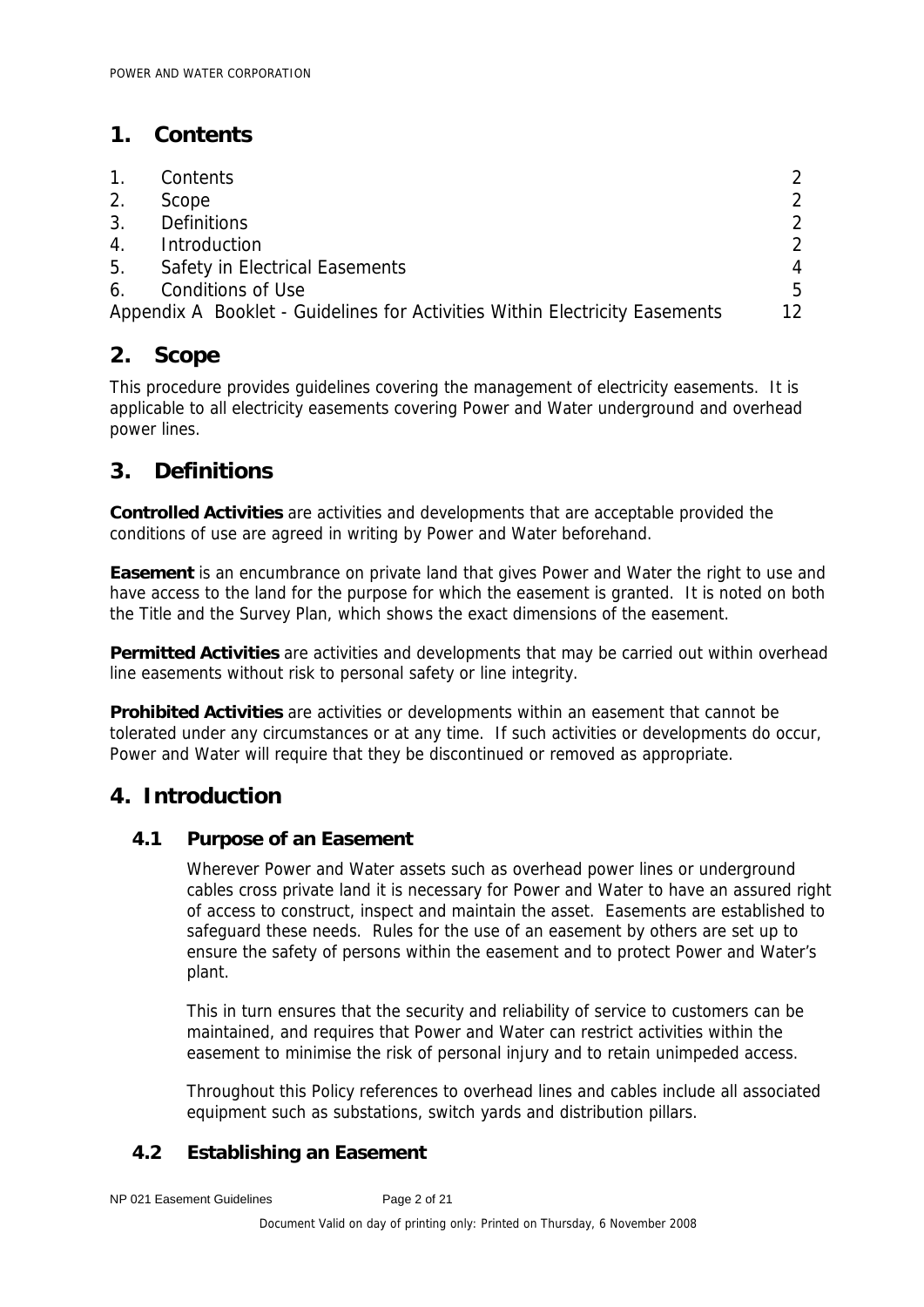The need for an electricity easement arises when Power and Water is required to install new plant to supply new customers or reinforce supply to existing customers and cannot reasonably do so using public land. Most commonly, in new URD subdivisions, pillars and substations are located on easements off the road reserve. The developer is required to provide these at no cost to Power and Water.

Where it is necessary to install new network assets on private property, Power and Water will approach private land owners affected by the proposal and seek easements across the land.

If a land owner requests a change to the route or location, then these wishes will be incorporated wherever practicable.

Wherever practicable, a valuation for the easement should be obtained from the Office of the Valuer General. However, if the landowner refuses to grant an easement at the value decided upon by the Valuer General, then consideration must be given to a higher offer, or compulsory acquisition. The latter is generally a last resort, and legal costs and time mean that the cost of this alternative is often very high.

Compensation amounts in excess of the Valuer General's valuation should be referred to the Manager Network Engineering.

On completion of these negotiations, the easement will be surveyed.

On receipt of the survey plan, the matter should be referred to the Office of the General Counsel for registration of the easement and payment of the agreed amount.

If the line or cable is required to cross the land to supply the owner or occupier of the land, then the granting of an easement shall be a condition of the supply of electricity and all costs are borne by the applicant.

If the line or cable is to be installed to supply customers other than the land owner or occupier then the owner may decline to grant an easement. In that event further attempts should be made to find an alternative route. If no satisfactory alternative route is found then Power and Water may invoke its powers of compulsory acquisition to acquire the easement. This is not preferred and is a last resort.

An easement granted to or acquired by Power and Water is an easement in gross within the meaning of the Crown Lands  $Act<sup>1</sup>$  for leased Crown Land, and within the meaning of the Land Titles Act<sup>2</sup> for other land.

## **4.3 Easements and Change of Land Ownership**

Where, for example, an overhead power line has been erected over Vacant Crown Land (VCL) and that land is subsequently released for development, the prospective developer is normally advised by DPE that a power line exists and that an easement will be taken to cover it. The developer is then bound by the conditions set out in the Development Permit and this Policy and is required to abide by them.

Where an easement already exists and the ownership of land changes, the easement is

```
NP 021 Easement Guidelines<br>
Page 3 of 21
```
<sup>&</sup>lt;sup>1</sup> NT Crown Lands Act 2000 Division 4

<sup>2</sup> Land Titles Act 2007 Division 4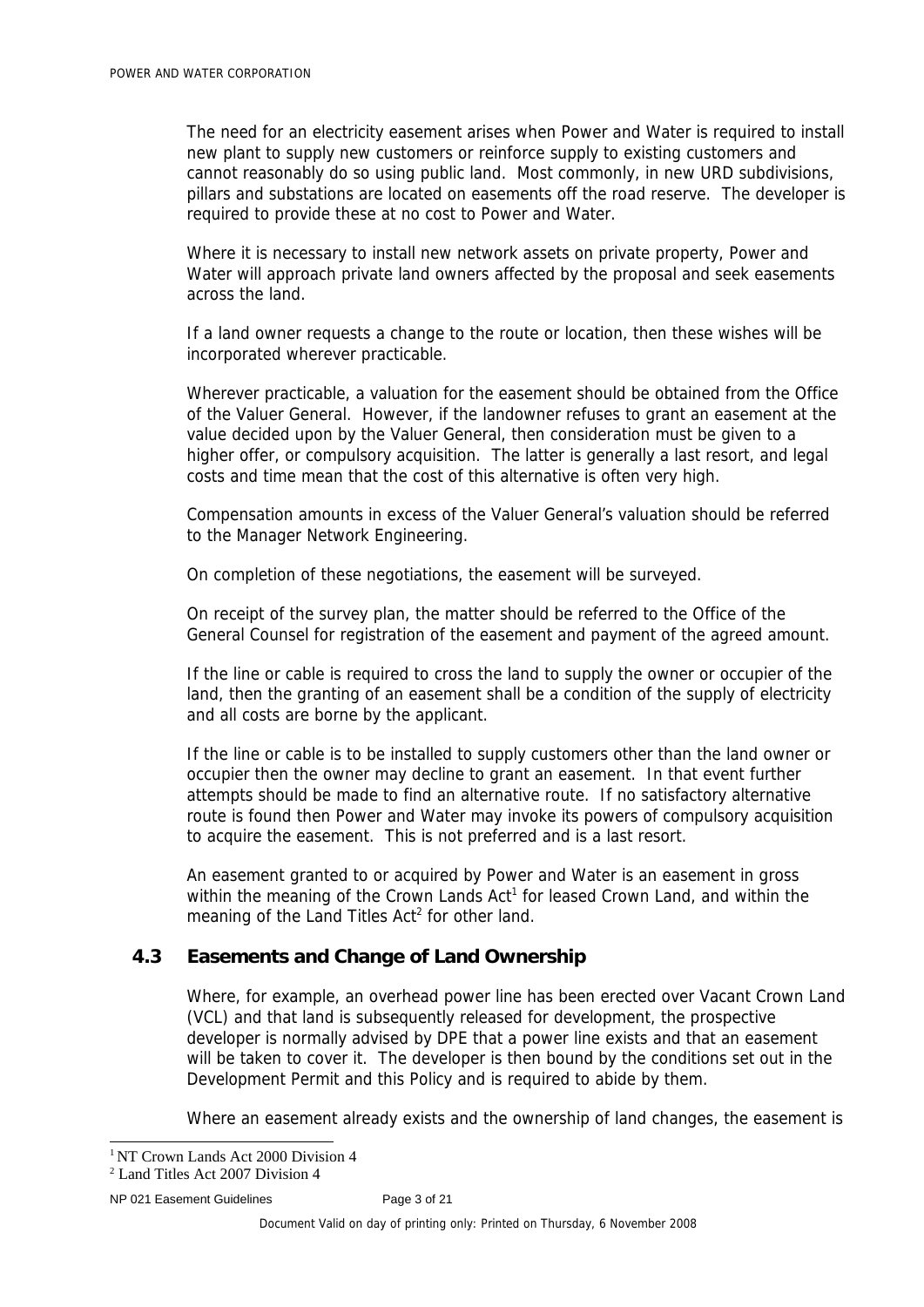already registered as an encumbrance on the title and remains in full force.

Where an easement exists over a pastoral lease over which Native Title has been granted, there is no effect on the easement.

If Power and Water wishes to construct a line across land over which Native Title has already been granted, the only course open is to negotiate an easement, which is within the power of the Native Title holders to grant.

Power and Water has no power of compulsory acquisition of an easement over land covered by Native Title. For land that is the subject of a Native Title Claim, refer to the Corporation's Legal Counsel.

## **4.4 Effect on Land Use**

To fulfil its purpose every easement must be kept clear for access, but some use is permissible. The activities that are/are not permissible are detailed in Section 6. Approval may be given for encroachments outside these Guidelines if it is considered that the proposed use will not limit Power and Water access or cause hazards.

#### **4.5 Relinquishing an Easement**

Where an easement is no longer required, it may be relinquished with the approval of the General Manager Power Networks.

Easements have value to both Power and Water and the property owner, and where Power and Water paid the land owner for the original easement, relinquishment should only occur where the land owner compensates Power and Water at a value agreed by the Valuer General.

#### **5 Safety in Electricity Easements**

### **5.1 Introduction**

Section 4 of this Policy describes the nature and purpose of easements along overhead lines and underground cables in private property. Section 6 defines the dimensions of the easements and lists various activities which are/are not acceptable within an easement.

Many activities are permissible within easements without reference to Power and Water, while others may only be undertaken with the written permission of Power and Water, and then under controlled conditions.

## **5.2 Types of Hazards within Easements**

There are two principal types of hazards within an easement, namely accidental contact with live conductors, and induced or transferred voltages.

#### **(a) Accidental Contact**

The Electricity Reform (Safety and Technical) Regulations provide safe working distances for overhead and underground lines. Failure to observe these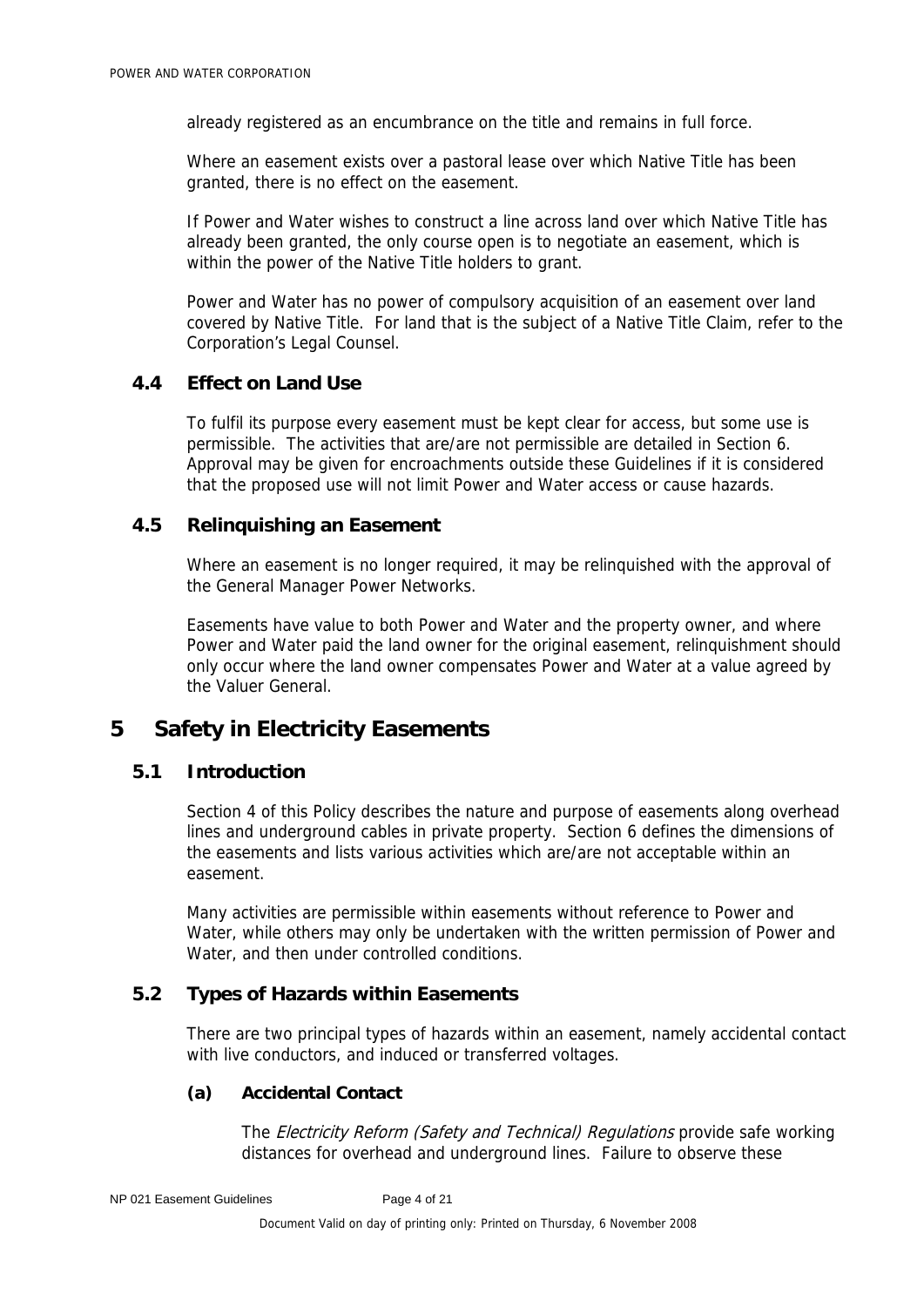clearances is an offence under the Regulations, and has the potential to cause a serious accident.

The Work Health (Occupational Health and Safety) Regulations also provide approach limits to overhead lines.

Guidance on measures required to maintain safety are detailed in Appendix A.

### **(b) Induced and Transferred Voltages**

Overhead conductors carrying fault current produce an unbalanced electromagnetic field, which will induce voltages in any conducting object parallel to them. Under fault conditions it is possible for significant voltages to be induced in nearby metallic structures, such as fences.

Earth faults will cause the earthing system to rise in potential above earth. A fault some distance away may still cause local earthing systems to rise in voltage appreciably – this is known as a "transferred" voltage. Line supports may become momentarily energised by transferred voltages.

Under fault conditions hand-foot voltages can be experienced if touching a line support. This is known as "touch" potential, and is potentially dangerous. Less dangerous, but still of concern, is "step" voltages, caused by a voltage "gradient" radiating out from line supports. Voltages of several kV per metre have been measured, creating a possibility of an electric shock between a person's feet.

The potentially most dangerous situation is a "hand to hand" shock caused by simultaneously touching conducting objects at different potentials. A nearby fence or building which is not connected to the line is likely to be at a different potential than the line support. A person simultaneously touching a pole and a nearby unattached fence could be subjected to a significant voltage under fault conditions. As a general rule, metallic structures within 2 metres of a line support should be electrically connected to it, or insulated. All such situations should be referred to the Manager Network Engineering.

Electrostatic effects are possible with higher voltage lines (e.g., 132,000 volt transmission lines), while all power lines generate some EMFs (50 Hz electromagnetic fields). These effects are not known to be hazardous, but may cause concern to some people. Refer to the ARPANSA EMF standard for more information on permissible electric and magnetic fields.

Precautions to be taken to avoid contact with, or the effects of, induced or transferred voltages are discussed in Section 6.

## **6. Conditions of Use**

## **6.1 General**

The purpose of an easement is to safeguard Power and Water's right of access to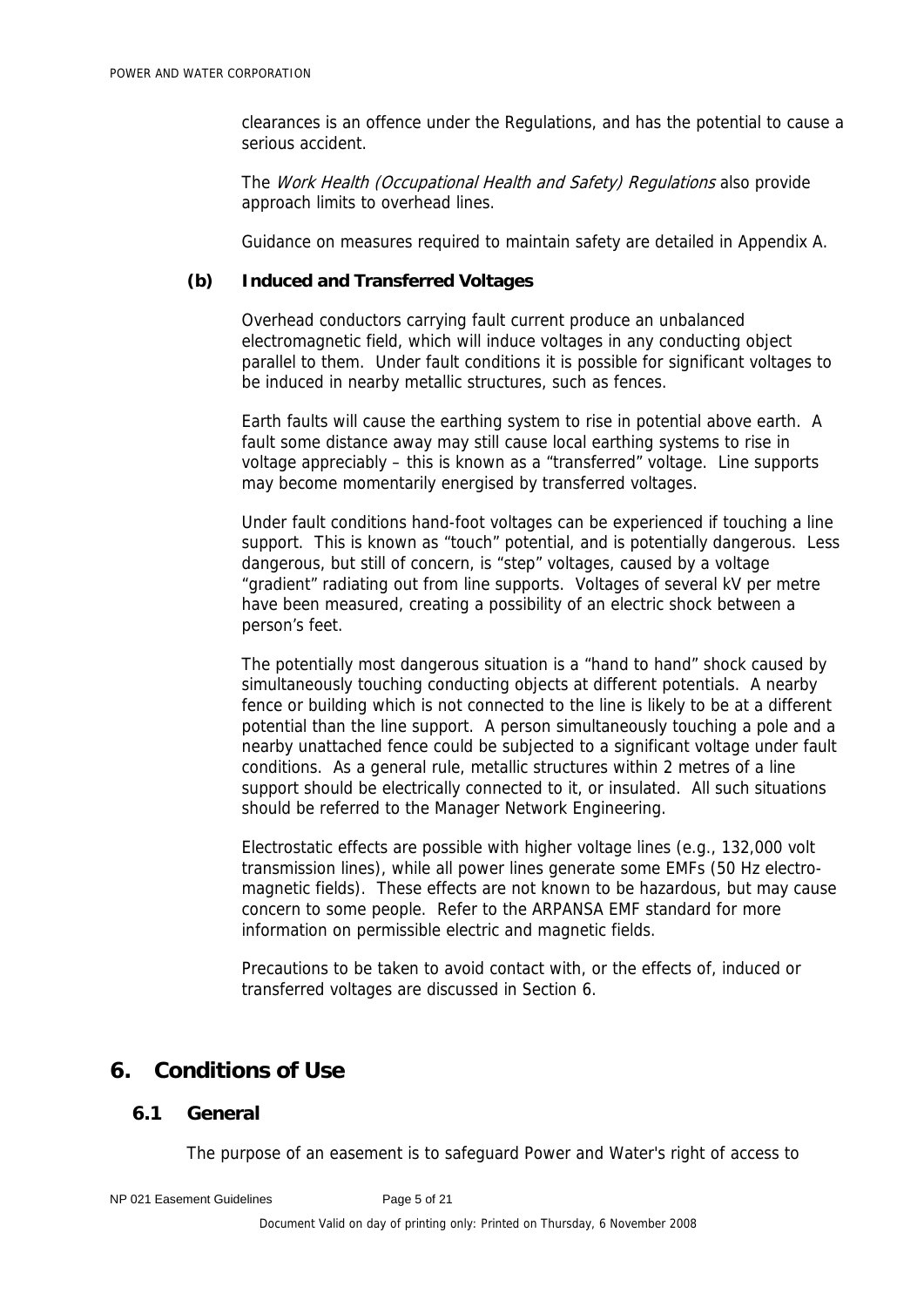construct, inspect and maintain an asset which stands on private property, and to regulate the activities of others within the easement to ensure the safety of all people and safe and reliable operation of the asset.

## **6.2 Easements for Overhead Lines**

The needs related to overhead lines are:

- ♦ access for construction and inspection
- ♦ cleared space to prevent accidental contact with trees in high winds
- ♦ access for reconstruction or repairs where necessary.

Overhead lines need to be patrolled and inspected, often from Elevating Work Platform (EWP) vehicles. During construction or major repairs such as pole replacement, even larger vehicles, such as crane / borer vehicles, may be used to erect line supports.

The easement width needs to be sufficient to facilitate control of vegetation that is potentially likely to contact conductors. Refer to Network Policy NP 013 Management of Vegetation Near Overhead Power Lines.

| Line Voltage (kV)    | <b>Easement Width (metres)</b> |  |
|----------------------|--------------------------------|--|
| 0.400                | 8.0                            |  |
| 11                   | 10.0                           |  |
| 22                   | 10.0 to 20.0<br>(depending     |  |
| 66 (single circuit)  | 25.0 to 35.0<br>(on the type   |  |
| 132 (single circuit) | 35.0 to 45.0 (of construction  |  |
| 275 (single circuit) | 50.0                           |  |

Current Power and Water policy is based on the following easement widths:

For 66, 132 and 275kV lines, it is common to establish transmission "corridors" which are designed to take two or more lines in ultimate configuration. Consequently, it is often the case to find that single circuit lines have quite large easements, to cope with future lines.

As well as securing access to the line, Power and Water has the responsibility of keeping trees and other objects far enough from the wires to avoid accidental contact. For this purpose there is a standard buffer zone within which trees will be felled or trimmed as necessary and this is illustrated in Drawing Number S1-4-1-4 (see Appendix A). In addition an area of 2 m radius around supporting guys will be cleared of all vegetation.

## **6.3 Activities within Overhead Line Easements**

Some activities and developments may be carried on within overhead line easements without risk to personal safety or line integrity. These are classified as Permitted Activities.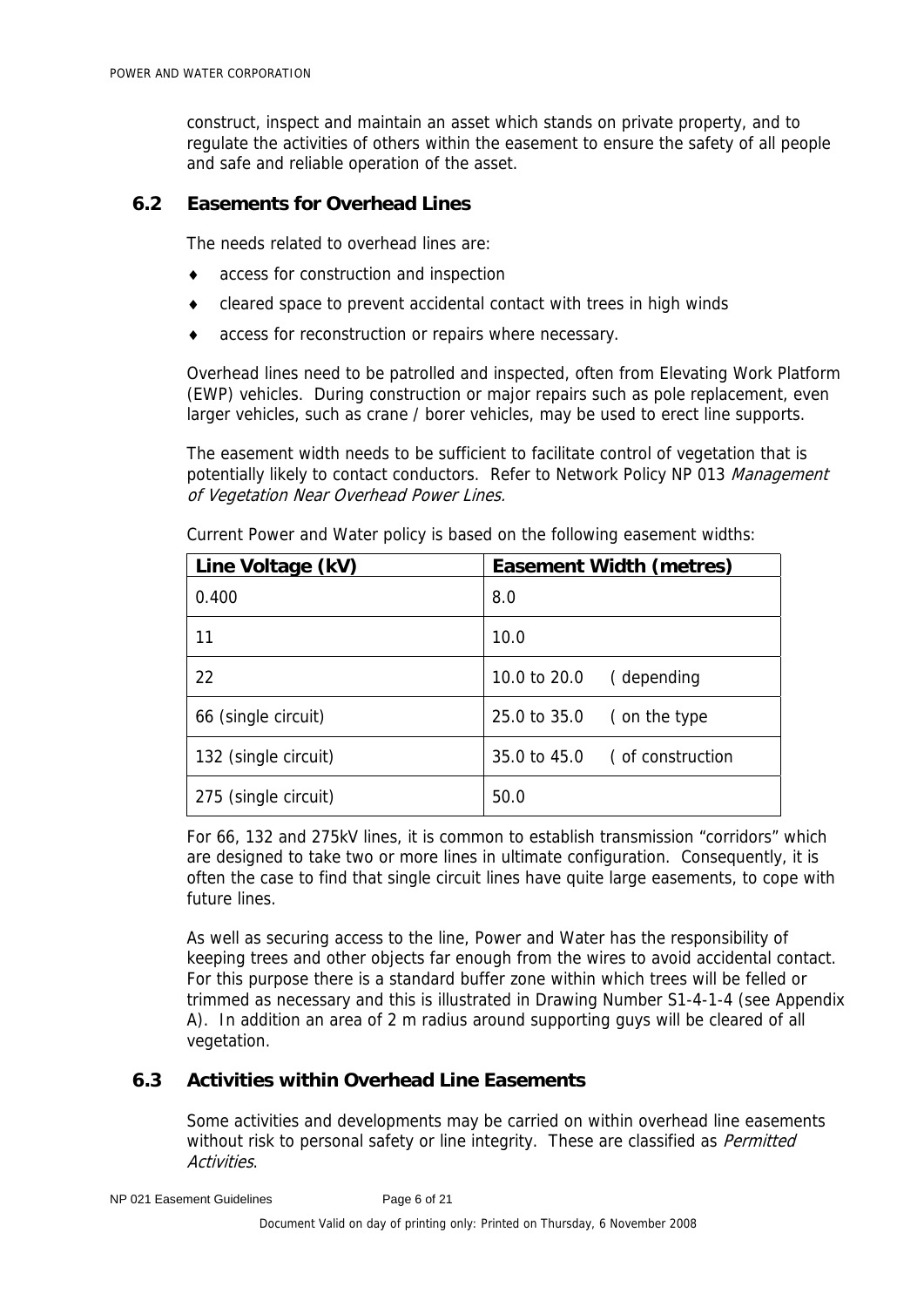Prohibited Activities cannot be tolerated under any circumstances or at any time. If such activities or developments are found, action shall be taken to have them discontinued or removed as appropriate.

Between these extremes are *Controlled Activities* that are acceptable provided the conditions of use are agreed in writing by Power and Water beforehand.

It should be kept in mind that overhead line easements may need to be traversed at any time by heavy vehicles for line maintenance or other work. A clear path must be maintained to allow this access.

## **6.3.1 Permitted Activities**

Activities which are permitted provided safe practices are observed are:

- agricultural grazing, planting and harvesting subject to the height restrictions shown in Drawing S1-4-1-4.
- gardening including the planting of trees and shrubs within the limits specified in Drawing S1-4-1-4.
- parking of vehicles below 4.0 m in height, including caravans which are not occupied and have no power supply connected
- domestic recreation, but excluding those activities described in Section 6.3.3
- operation of mobile plant not capable of extension beyond 4.0 m in height
- storage of non inflammable materials up to a height of 4.0 m in height (or 2.5 m if they or their housing are climbable)
- erection of minor domestic equipment or non metallic fences up to 2.5 m in height. All metallic components must be earthed correctly
- wherever fences are erected across easements, gates or removable panels with a minimum width of 3.6 m must be provided to give access for plant and machinery. Locks on gates must include a standard Power and Water padlock.

#### **6.3.2 Controlled Activities**

The following activities may only be undertaken with the written consent of Power and Water and then only under such controlled conditions as Power and Water may specify. Any activities not listed and not permitted under Section 6.3.1 must be referred to Power and Water for written consent to proceed.

- earthworks, except as specified in Section 6.3.3
- operation of mobile plant capable of extension above 4.0 m in height
- erection of metallic fencing up to 2.5 m in height provided it is earthed correctly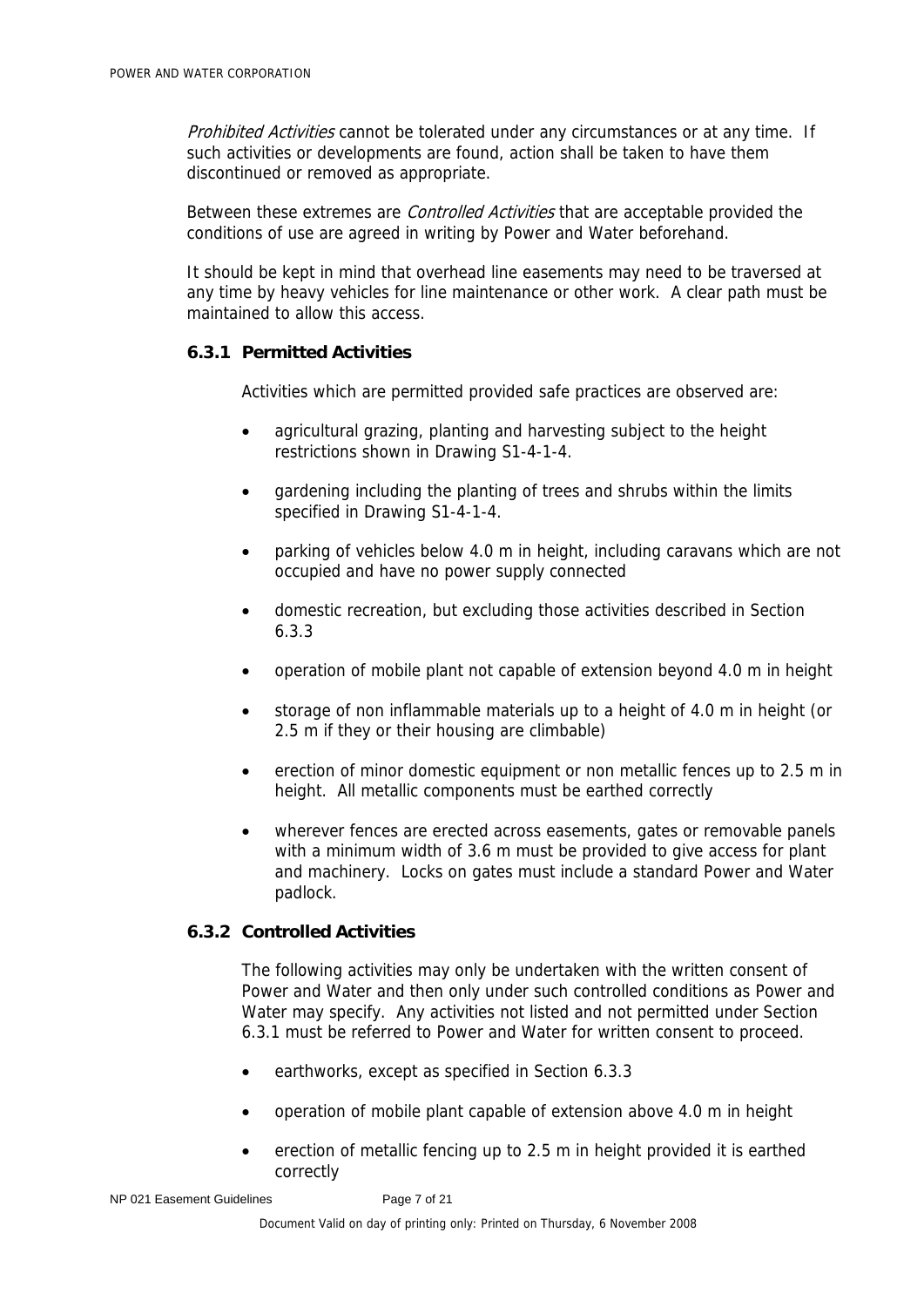- installation of irrigation equipment provided no part of the equipment exceeds 4.0 m in height and no solid jet of water can come within 3.0 m of line conductors. Water jets must be such that they cannot cause conductor clashing.
- erection of electric fencing up to 2.5 m in height provided it does not pass beneath the line
- installation of other services such as water, telephone etc. provided safe working clearances are maintained and due consideration is given to the risk of induced voltages
- construction of roads provided design clearances are maintained (see Drawings S1-4-1-2 and S1-4-1-3)
- construction of dams and creation of bodies of water
- burning off or lighting of fires
- conduct of sporting and recreational activities which cannot, even by misuse, constitute a hazard to the line or persons

Wherever controlled activities are approved but their implementation is subsequently found to not comply with the terms of the approval, or create a hazard or impediment, action shall be taken to rectify the situation.

#### **6.3.3 Prohibited Activities**

The following activities are prohibited in overhead line easements except under the most extreme circumstances.

- camping
- construction of houses, out buildings, pergolas or other substantial structures
- installation of fixed plant or equipment
- storage of flammable materials
- storage or use of explosives
- placing of garbage, refuse or fallen timber
- planting trees which will encroach upon the clearances specified in Drg S1- 4-1-4
- excavation within 5 m of any overhead line structure
- placing any obstruction within 5 metres of any part of a structure
- installation of a swimming pool or spa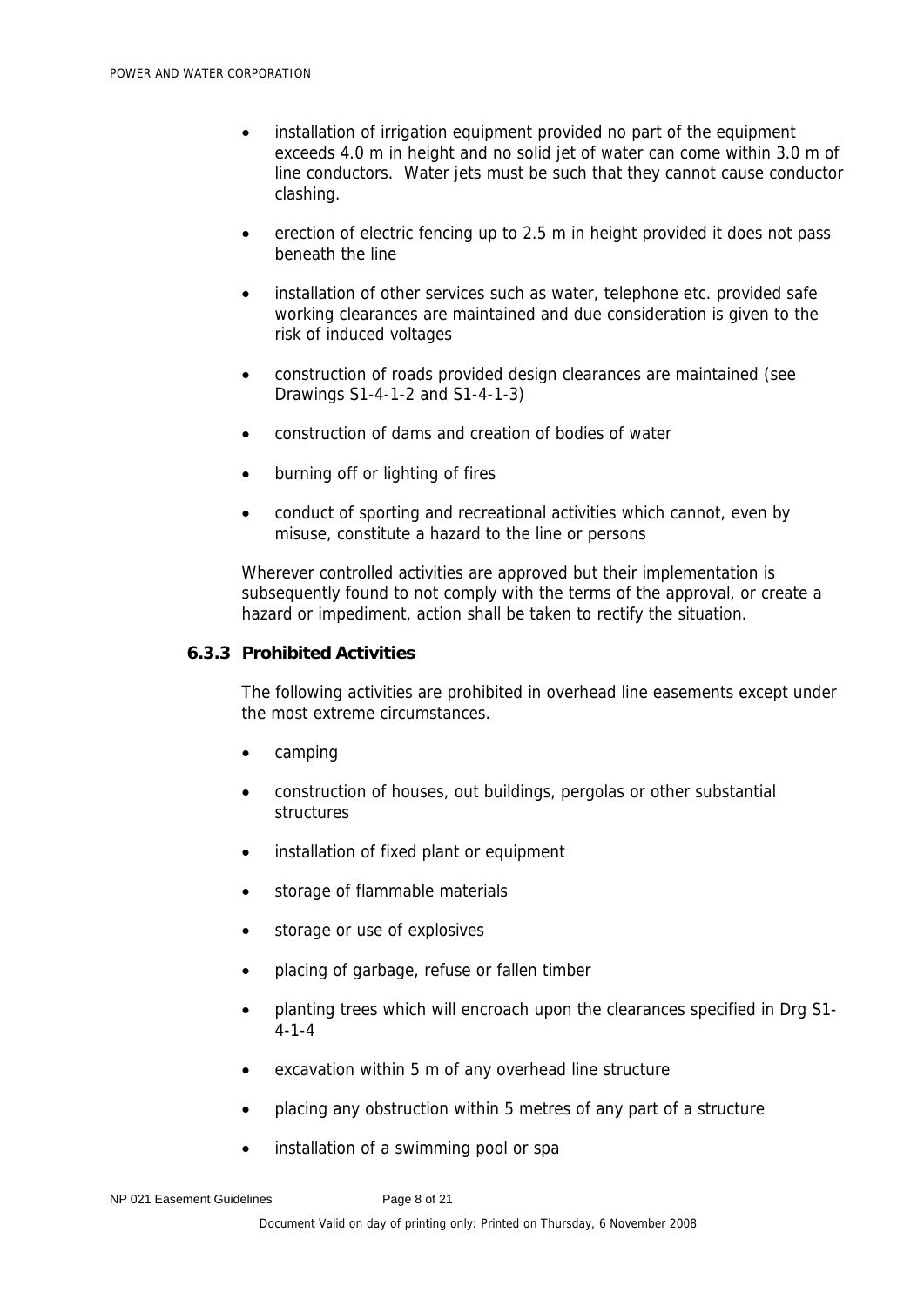- placing of caravans for occupation
- attachment of anything to structures (except where fences need to be bonded to a pole  $-$  see 5.2(b) above)
- flying kites or model aircraft
- flying aircraft, hang gliders, balloons etc.
- erecting fences greater than 2.5 m in height

### **6.4 Easements for Underground Cables and Associated Plant**

The width of an underground cable easement is again dependent on voltage, but more particularly on the space required for access by excavating and cable laying equipment that will in many cases exceed the width required for the cables alone. Drawing S2-2-6-17 shows the width of easement required for the access of cables to and from a distribution substation, where the substation is set back from a property boundary and/or access is required to an adjoining street. This width also applies to a general run of cable across open ground for voltages up to and including 33 kV.

At voltages in excess of 33 kV the easement width will be determined by the number and spacing of circuits and the separation of phases in a circuit comprising single core cables. This can only be determined by individual circuit design but may be assumed to be a minimum of 5 m.

Drawing S2-2-6-17 also shows the easement required to accommodate ground mounted distribution substations and distribution pillars.

| Underground cable        | 3 metres wide                |
|--------------------------|------------------------------|
| Package substation       | 3.5 x 3.5 metres             |
| Kiosk substation         | 3.0 x 7.0 metres             |
| Low voltage URD pillar   | $1.0 \times 1.0$ metres      |
| Low voltage fused pillar | 2.0 x 2.0 metres             |
| Ring Main Unit           | 3.5 x 2.5 metres (typically) |

### **6.5 Use of Underground Cable Easements**

### **6.5.1 Permitted Activities**

Activities which are permitted within underground cables easements are: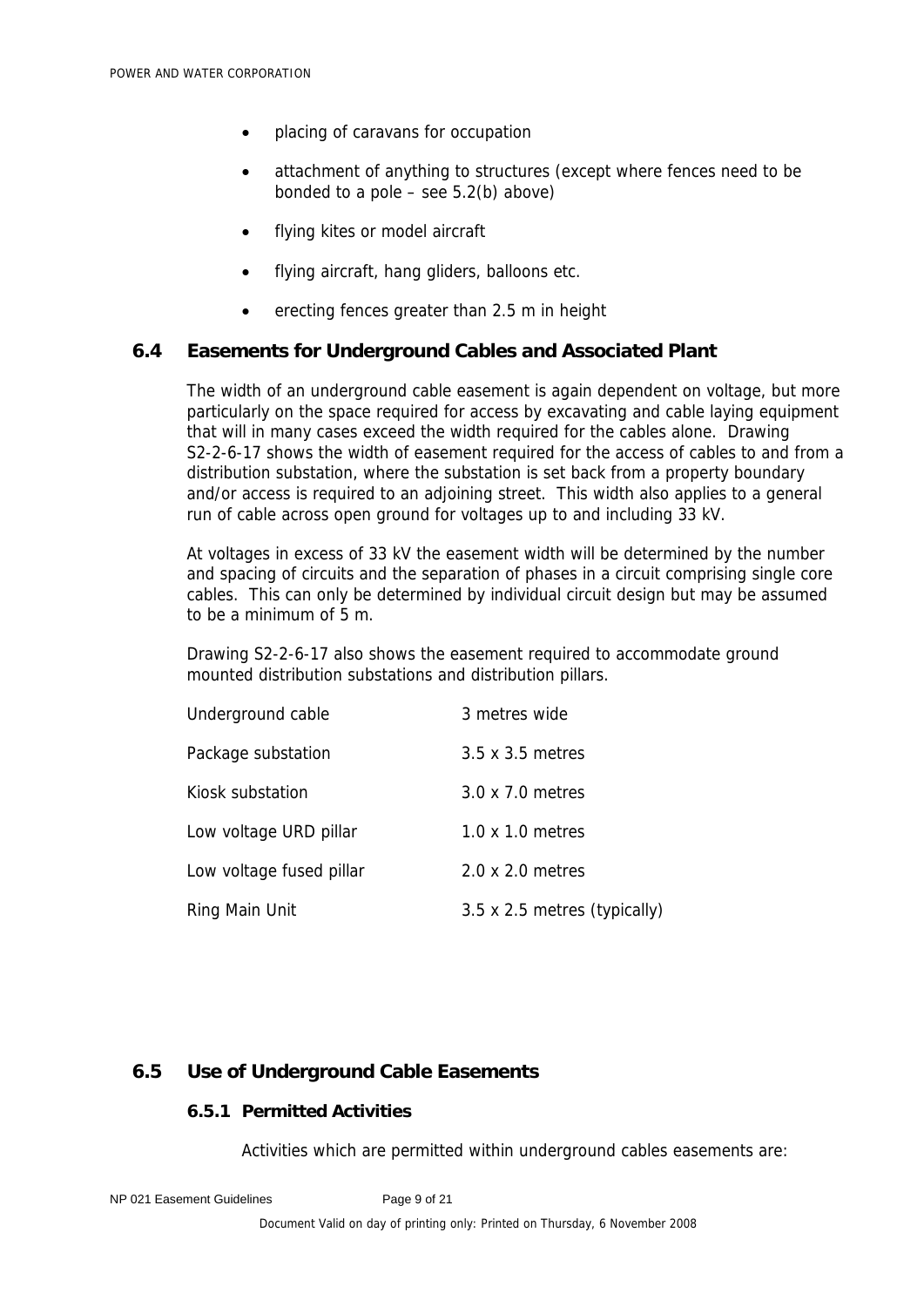- domestic recreation
- planting of grass for lawns provided no tilling of the soil occurs to a depth greater than 200 mm.

#### **6.5.2 Controlled Activities**

The following activities may only be undertaken with the written consent of Power and Water and then only under such controlled conditions as Power and Water may specify:

- earthworks
- storage of non inflammable materials
- parking of vehicles within weight limitations which will avoid cable damage
- operation of mobile plant within weight limitations which will avoid cable damage
- excavation by hand or mechanised plant after due investigation by Power and Water for cable locations
- reduction of ground cover over cables; in which event additional mechanical protection shall be provided. Drawings S2-2-6-2 and S2-2-6-3 show minimum required standards
- increasing ground cover within limits which will not adversely affect cable ratings
- installation of structures spanning the easement provided a minimum 4 m headroom is maintained below the structure to ground level
- installation of driveways across the easement and where protection can be given for vehicle wheel loads
- installation of other buried services after due investigation by Power and Water of cable locations
- erection of fences after due investigation by Power and Water of cable locations
- planting of shallow rooted crops where the depth of tilling does not exceed 200 mm.

## **6.5.3 Prohibited Activities**

The following activities are prohibited in underground cable easements:

- storage of flammable materials
- storage and use of explosives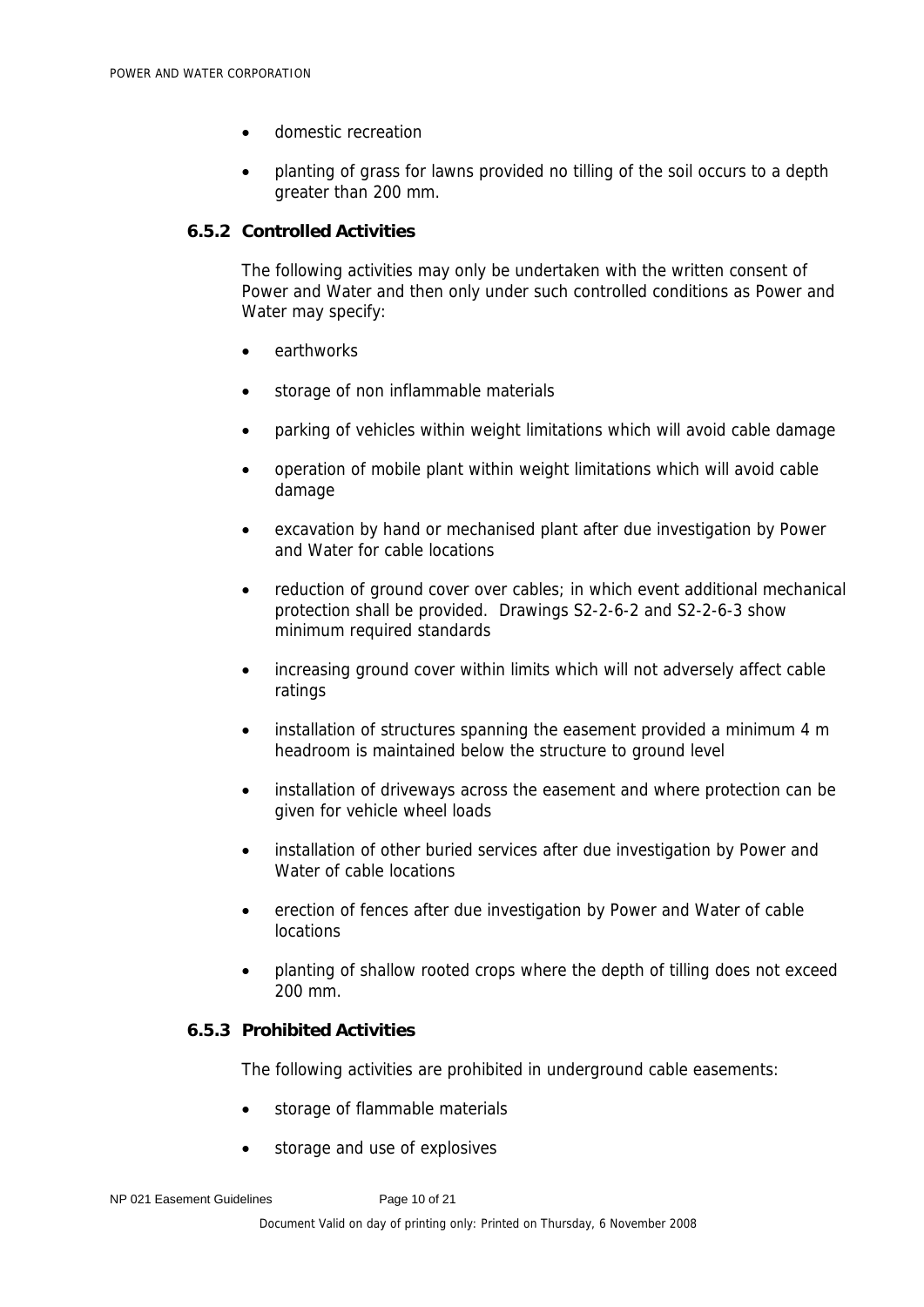- planting of trees and shrubs
- construction of houses, out buildings or other substantial structures
- installation of fixed plant or equipment
- placing of garbage or fallen timber
- removal of artefacts or disturbance of significant sites within the meaning of the Commonwealth Aboriginal and Torres Strait Islander Heritage Protection Act 1984.

### **6.6 Activities around Distribution Substations and Service Pillars**

## **6.6.1 Permitted Activities**

The following activities are permitted around distribution substations and service pillars:

• planting of screening shrubs with limited spread and root system and not requiring excavation below 200 mm.

#### **6.6.2 Controlled Activities**

The following may only be undertaken with Power and Water approval and then only under such controlled conditions as Power and Water may specify:

• erection of fencing on the boundary of the easement provided all exposed metal parts are earthed correctly and access to Power and Water equipment is maintained (such as by the fitting of gates or removable panels).

#### **6.6.3 Prohibited Activities**

The following activities are prohibited in underground cable easements except under the most extreme circumstances. All other activities not specified as "permitted" or "controlled" shall, unless and until ruled otherwise by Power and Water in writing, be prohibited.

- any construction within the easement, including above ground swimming pools
- any storage on the easement
- any increase in ground level above that existing at the substation or pillar base and within 3 m of the easement boundary
- any excavation greater than 200 mm deep within 3 m of the easement boundary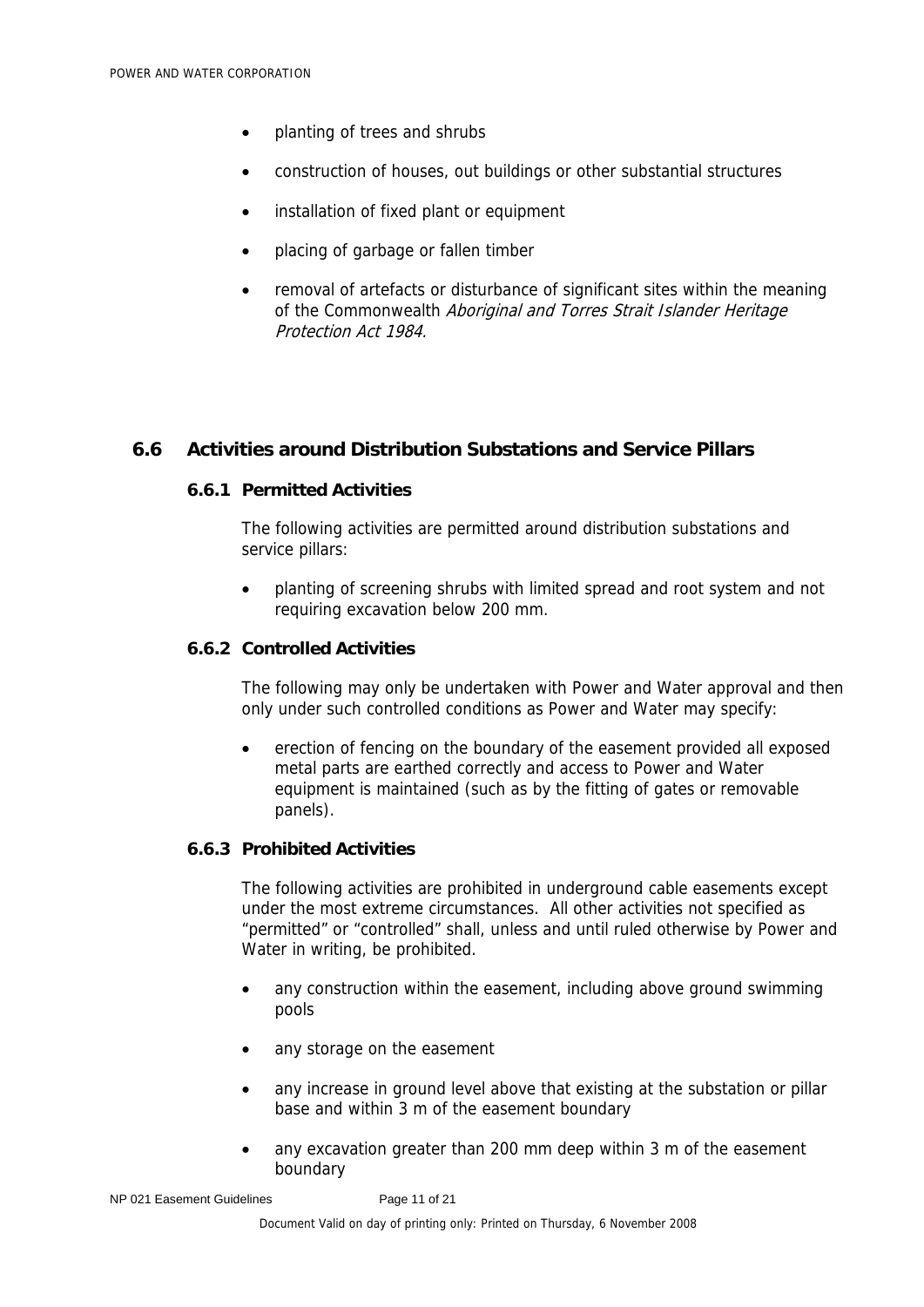- any excavation that would endanger the foundations of the substation or pillar
- any earthworks that might direct stormwater onto the easement or cause pooling of water in the vicinity of a substation, ring main unit or pillar
- any changes to construction within 8 m of a substation that could cause the fire design of the installation to be compromised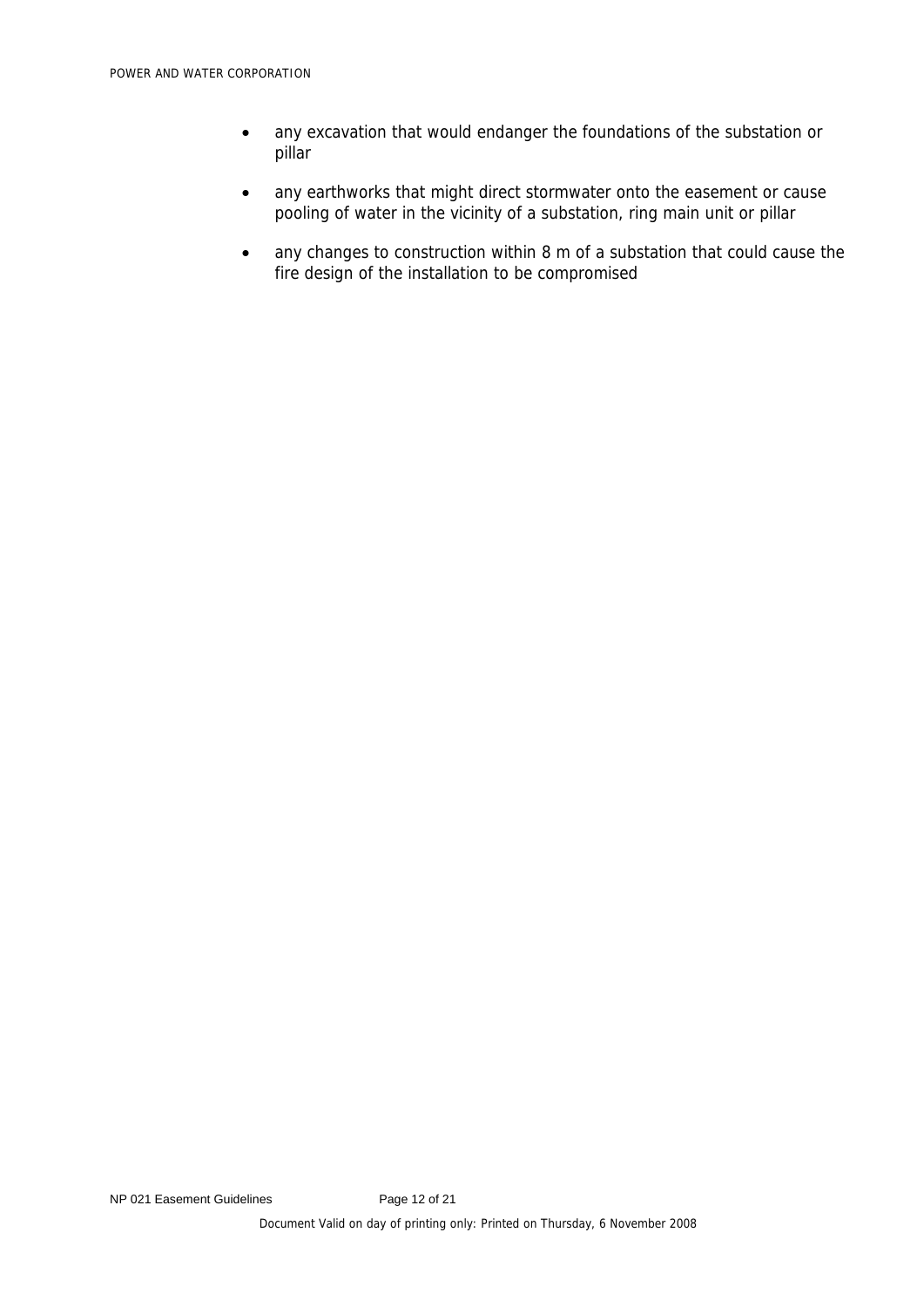## **Appendix A**

## **Part 1 – General Information on Electricity Easements**

## **1.1 The Purpose of an Easement**

Wherever Power and Water assets such as overhead power lines or underground cables cross private land it is necessary for Power and Water to have an assured right of access to construct, inspect and maintain the asset. Easements are established to safeguard these needs. Rules for the use of an easement by others are set up to ensure the safety of persons within the easement and to protect Power and Water's plant.

This in turn ensures that the security and reliability of service to customers can be maintained, and requires that Power and Water can restrict activities within the easement to minimise the risk of personal injury and to retain unimpeded access.

Throughout this document references to overhead lines and cables include all associated equipment such as substations, switch yards and distribution pillars.

## **1.2 Definition of an Easement**

An easement is an encumbrance on private land that gives Power and Water the right to use and have access to the land for the purpose for which the easement is granted. It is the subject of an Agreement which includes a description on the Title Plan showing the dimensions of the easement.

## **1.3 How an Easement is Established**

The need for an electricity easement arises when Power and Water is required to install equipment to supply new customers or reinforce supply to existing customers, and cannot reasonably do so using public land.

Most easements are established by developers when constructing subdivisions, together with the power, water and sewerage assets required for the subdivision.

If the line or cable is required to cross land to supply the owner or occupier of the land, then the granting of an easement is a condition of the supply of electricity and all costs are borne by the applicant.

If the line or cable is to be installed to supply customers other than the land owner or occupier then the owner may decline to grant an easement. In that event Power and Water will make further attempts to find an alternative route. If no satisfactory alternative route is found then Power and Water may invoke its powers of compulsory acquisition to acquire the route across the private land. This is not preferred and is a last resort.

An easement granted to or acquired by Power and Water is an easement in gross within the meaning of the Land Titles Act.<sup>3</sup>

<sup>3</sup> NT Land Titles Act Division 4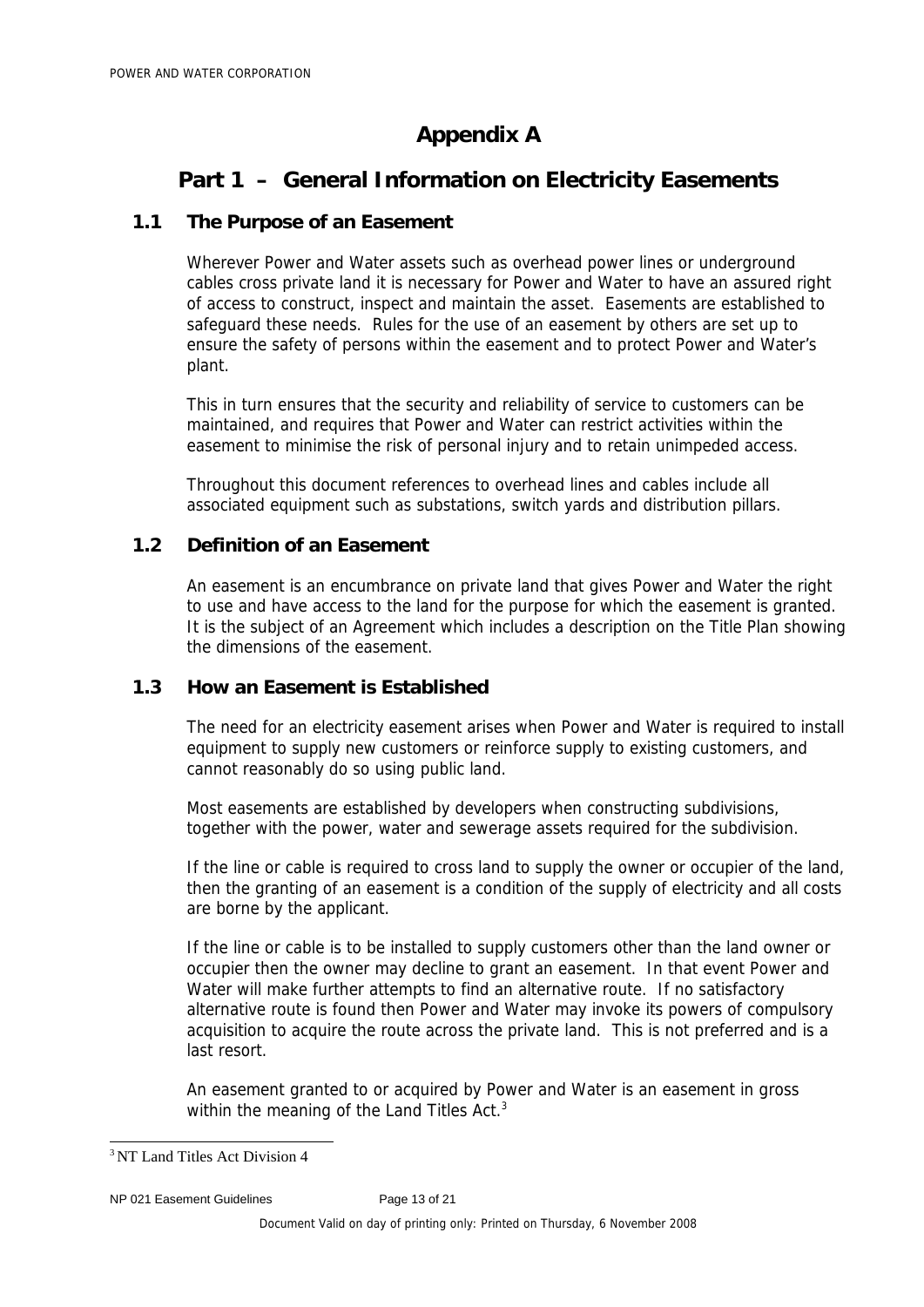## **1.4 Easements and Change of Land Ownership**

Where, for example, an overhead power line has been erected over vacant Crown Land and that land is subsequently released for development, the prospective developer is advised by DIPE that a power line exists and that an easement will be taken to cover it. The developer is then bound by the conditions set out in this brochure and is required to abide by them.

Where an easement already exists and the ownership of land changes, the easement is already registered as an encumbrance on the title and remains in full force.

Where an easement exists over a pastoral lease over which Native Title has been granted, there is no effect on the easement.

## **1.5 Safety within Easements**

There are two principal types of potential hazard within an easement:

- ♦ contact with a live overhead conductor or underground cable, and
- ♦ induced voltages during "fault" conditions, which might cause poles or nearby metallic structures to become momentarily "alive"

Guidance on measures required to maintain safety are covered in detail in Part 2 of this brochure.

## **1.6 Effect on Land Use**

Usually an easement covers a very small area. To fulfil its purpose every easement must be kept clear for access, but some use is permissible. The activities that are/are not permissible are detailed in Part 3 of this brochure. Note that some activities may be permissible by negotiation with Power and Water.

## **Part 2 – Safety in Electricity Easements**

### **2.1 Introduction**

Part 1 of this brochure describes the nature and purpose of easements along overhead lines and underground cables in private property. Part 3 defines the dimensions of the easements and lists various activities that are/are not acceptable within an easement.

Many activities are permissible within easements without reference to Power and Water, while others may only be undertaken with written permission, and then under controlled conditions.

This part of the brochure is intended to highlight the dangers which can arise if these permitted activities are undertaken without due regard to commonsense safe behaviour.

**If you are in any doubt about safety, ask Power and Water for advice.** 

## **2.2 Types of Hazards**

NP 021 Easement Guidelines Page 14 of 21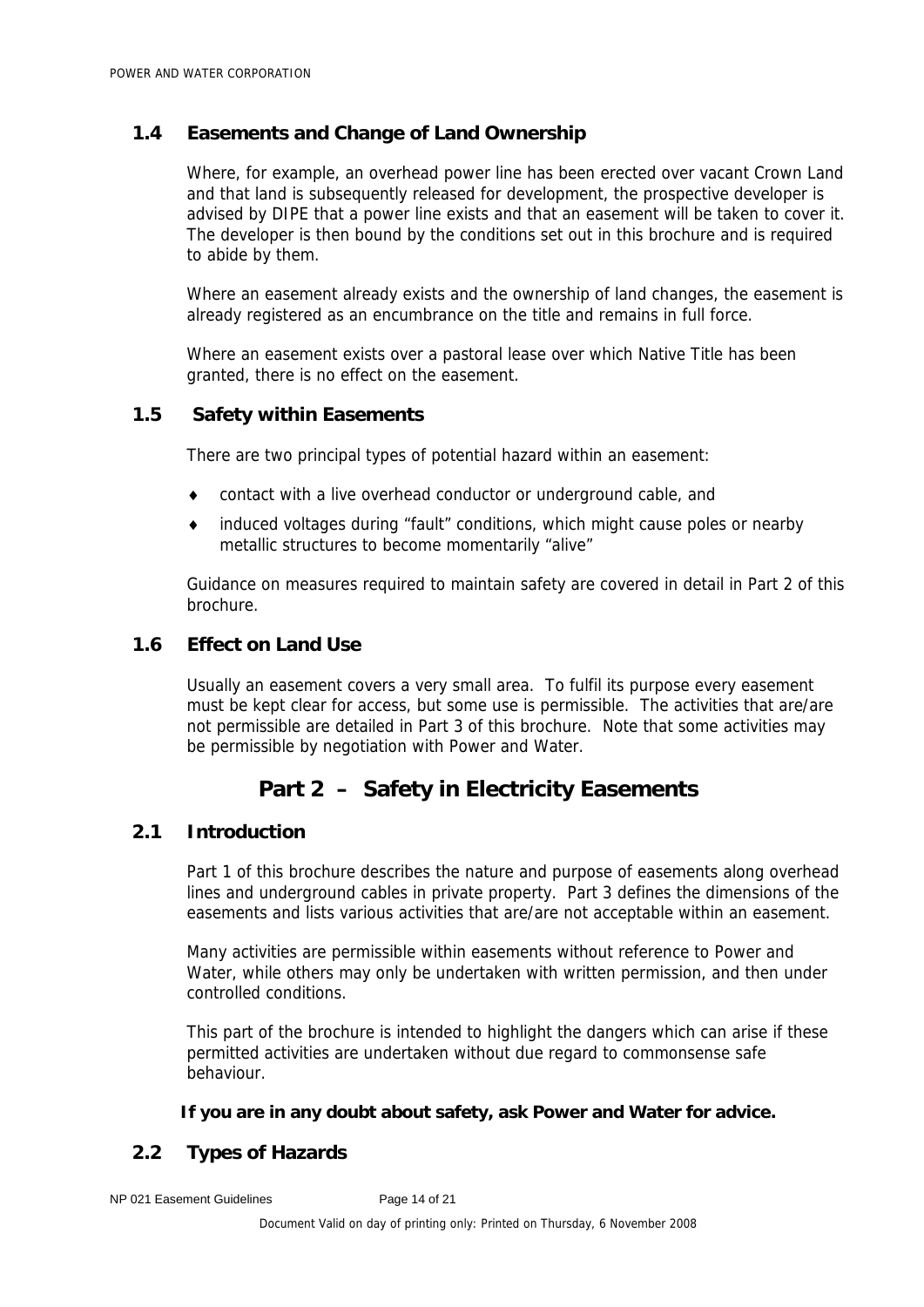The following hazards need to be taken into account within easements:

- accidental contact with live wires
- approaching too close to live wires
- high voltages arising from lightning strikes
- induced voltages in metallic objects
- impact with supports (ie poles, towers)
- contact with buried cables during excavation.

## **2.3 Keeping Out of Trouble**

All of these can be avoided by observing a few simple precautions.

- avoid anything which may bring you into even indirect contact with live wires
- when trimming trees close to an overhead line, do not cut any branch that could touch the line once it is cut, even if you think you can control it. This is the single most common cause of fatalities involving high voltage lines.
- do not operate plant close to lines in particular, plant operators are required to observe the requirements set out in the *Electricity Reform (Safety and Technical)* Regulations and the Work Health (Occupational Health and Safety) Regulations.
- do not attempt to cross under lines with truck trays elevated, backhoe buckets raised, crane jibs raised, or just high loads
- measure the height of CB aerials attached to trucks or machinery remove if higher than 4 m
- do not fly kites or model aeroplanes near overhead lines
- do not attempt to lift long objects such as aluminium irrigation pipes or long aluminium ladders which may get out of control
- do not wheel sailing dinghies with their masts raised under power lines
- keep at least 3 metres away from overhead line conductors
- stay away from lines during thunder storms or high winds: lines can attract lightning strikes and you may be in the way
- in storms it is possible for trees or lightning to cause a breakdown several km away, which can result in poles becoming alive for a brief period
- conductors may break and fall to the ground whilst still alive
- avoid contact with metal objects near lines. Under fault conditions they can carry a high voltage
- if you must erect metallic structures near lines make sure they are earthed correctly – better still, don't erect them in the first place
- do not connect power supplies to structures in easements better still, do not erect structures in easements
- do not light fires under lines. They may cause the line to flash over, and once again dangerous voltages can arise
- avoid impact with lines and their supporting structures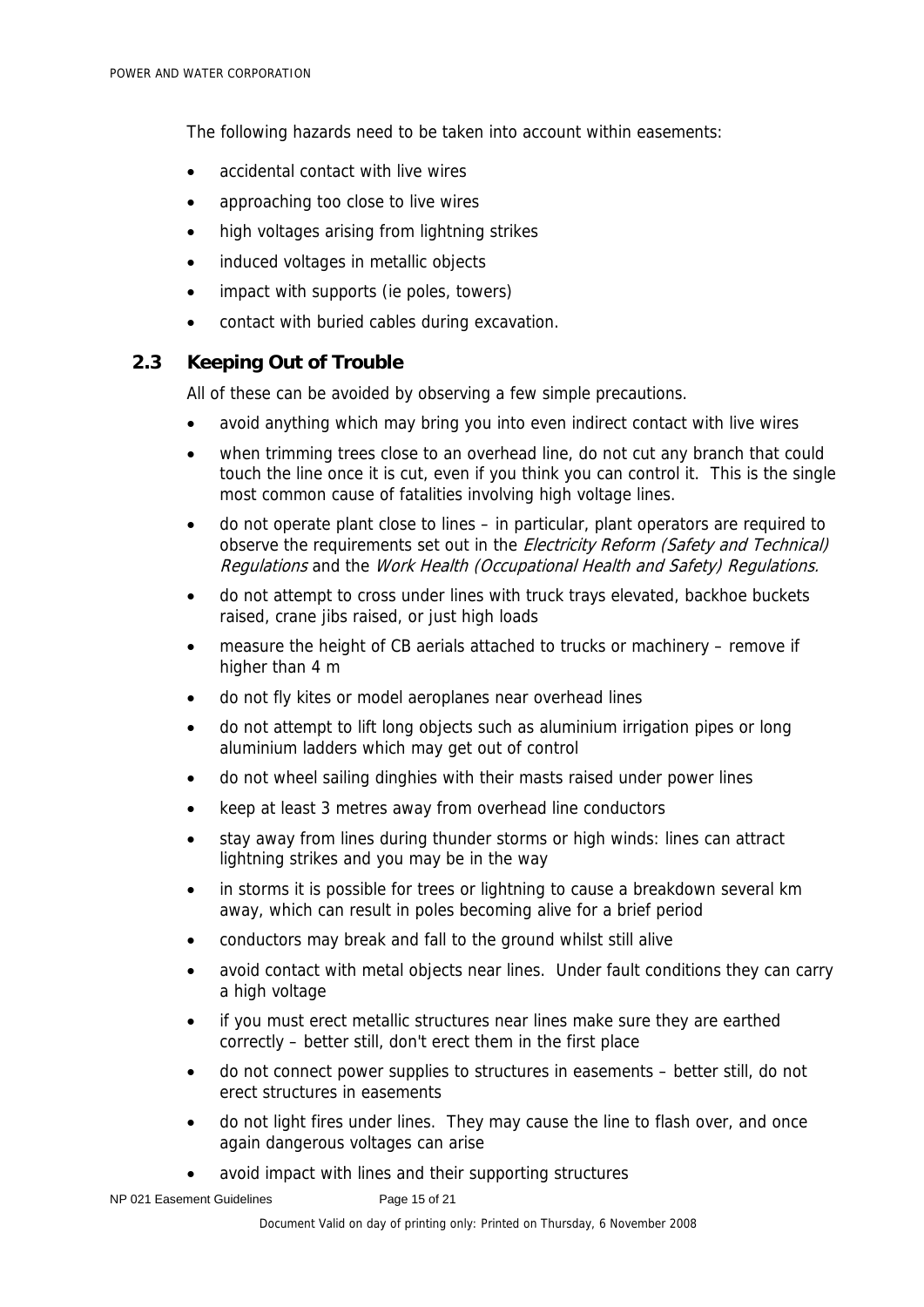- do not drive too close to the supports
- be aware that stays or guys may not be easily visible
- avoid flying light aircraft, gliders, or hang-gliders near power lines
- control aerial crop-dusting so that aircraft are not put at risk
- be aware that many overhead line supports have associated bare metal straps or cables attached to them just below ground level. Damaging these will reduce the effectiveness of the earthing system, and increase the possibility of injury to persons near the line.

## **2.4 Dial Before You Dig**

- ring 1100 ("Dial Before You Dig") when excavating in any area where there is a possibility of underground cables
- do not dig in a cable easement until you know where the cable is located. Always request a cable location from Power and Water, and follow any directions given
- even then dig very carefully at first until you find either the cable, or a marker tape or protective slab warning of its presence, and then dig by hand
- maintain an observer alongside the excavation to warn if you are getting too close to the cable
- do not bore holes for fence posts until you know the exact location of the cables.

### **Again - if in doubt, ask Power and Water. Help us to treat electricity with the respect it demands.**

## **Part 3 – Particulars of Easements and Conditions of Use**

## **3.1 General**

The purpose of an easement is to safeguard Power and Water's right of access to construct, inspect and maintain an asset that is located on private property. It also allows Power and Water to regulate activities within the easement so as to ensure the safety of persons and the safe and reliable operation of the asset.

Electricity is transmitted and distributed at different voltages either by overhead lines or underground cables and their associated equipment. Power and Water establishes a substation where-ever a change of voltage is required. Large substations or bulk supply points are normally located on land owned by Power and Water because large areas are involved and the type of construction and level of security required make the land unusable for any other purpose.

Smaller substations and distribution pillars such as those that service commercial, residential and small industrial consumers are usually located on public land or on private land abutting the property boundary.

### **3.2 Easements for Overhead Lines**

The needs related to overhead lines are: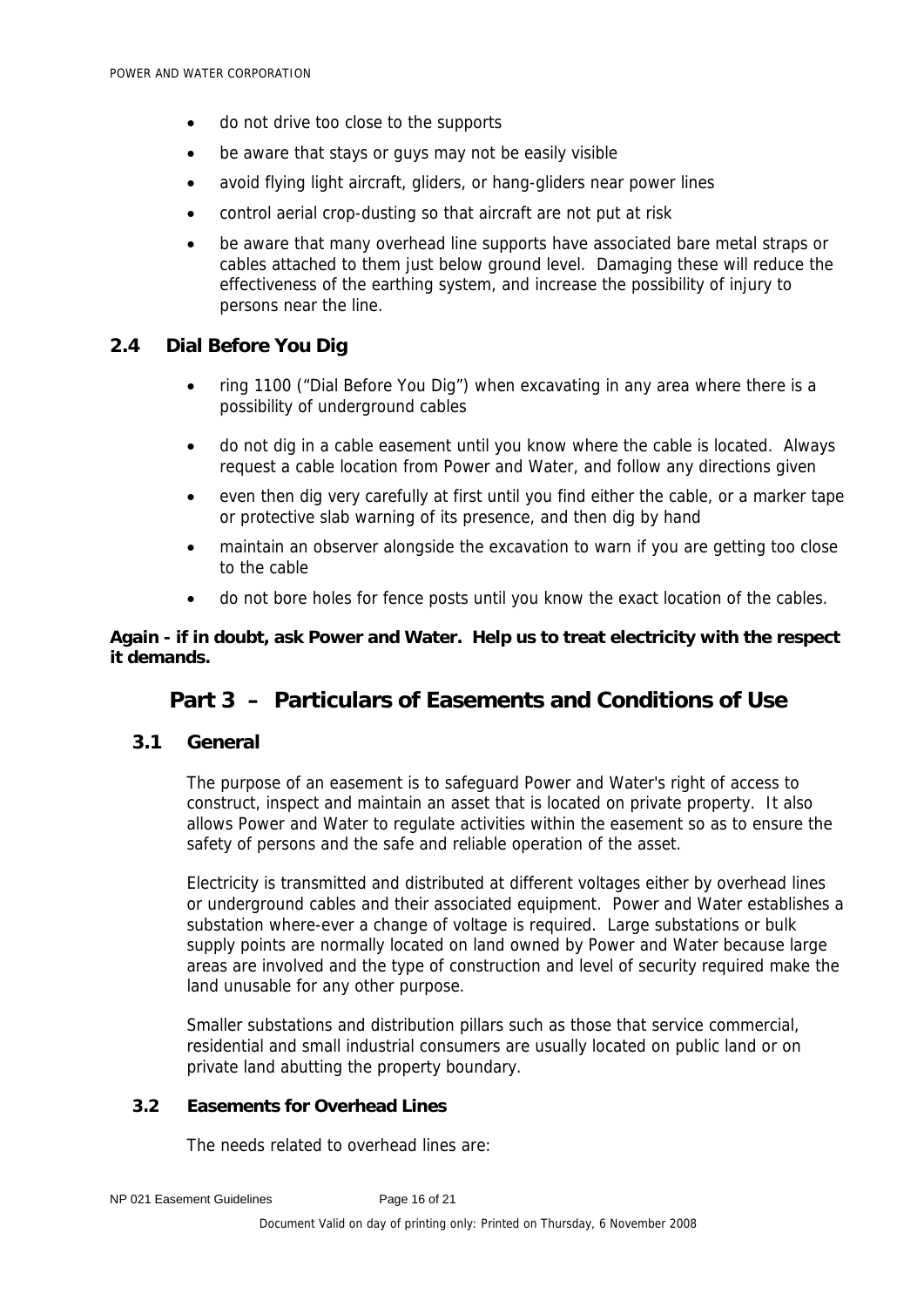- access for construction and inspection
- cleared space to prevent accidental contact with trees in high winds
- access for reconstruction or repairs where necessary

An easement for an overhead line is related to voltage and to the length of span between supports; generally each voltage has its own typical construction and characteristic span length.

| Line Voltage (kV)   | <b>Easement Width (metres)</b> |
|---------------------|--------------------------------|
| 0.400 (low voltage) | 3.0                            |
| 11                  | 10.0                           |
| 22                  | 10.0 to 20.0<br>) depending    |
| 66                  | $25.0$ to $35.0$ ) on the type |
| 132                 | 35.0 to 45.0 ) of construction |
| 275                 | 50.0                           |

Current Power and Water policy is based on the following easement widths:

For 66, 132 and 275kV lines, it is common to establish transmission "corridors" which are designed to take two or more lines in ultimate configuration. Consequently, it is often the case to find that single circuit lines have quite large easements, to cope with future lines.

As well as securing access to the land, Power and Water has the responsibility of keeping trees and other objects far enough from the wires to avoid accidental contact. For this purpose it has a standard buffer zone within which trees will be felled or trimmed as necessary and this is illustrated in Drawing Number S1-4-1-4 attached. In addition an area of 2 m radius around supporting guys will be cleared of all vegetation.

### **3.3 Activities within Overhead Line Easements**

Some activities and developments may be carried out within overhead line easements without risk to personal safety or line integrity. These are classified as *Permitted* Activities.

Prohibited Activities cannot be permitted under any circumstances or at any time. If such activities or developments do occur Power and Water will require that they be discontinued or removed as appropriate.

Between these extremes there are *Controlled Activities* that are acceptable provided the conditions of use are agreed in writing by Power and Water beforehand.

It should be kept in mind that overhead line easements may need to be traversed at any time by heavy vehicles for line maintenance or other work. A clear path must be maintained to allow this access.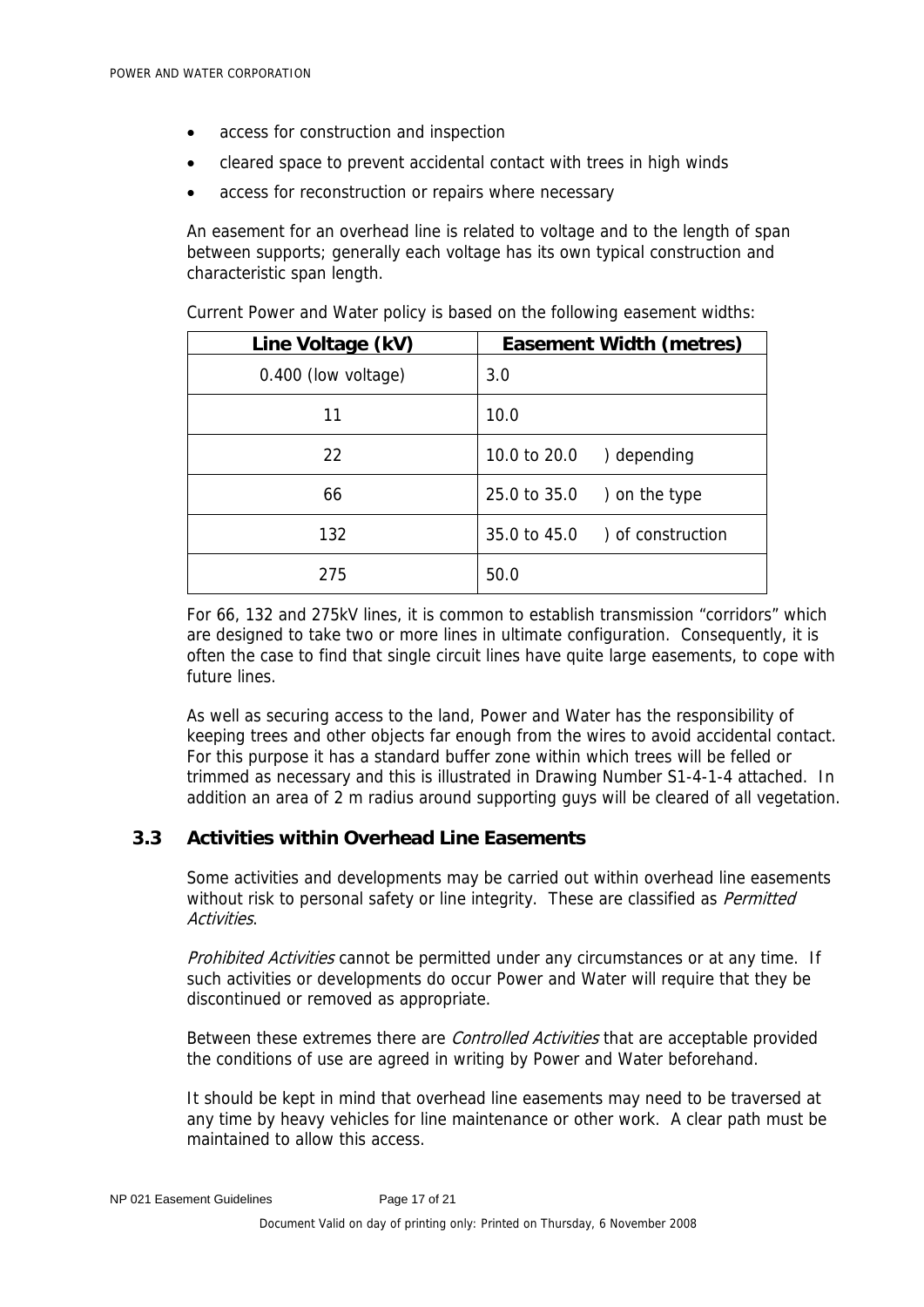## **3.3.1 Permitted Activities**

Activities which are permitted, provided safe practices are observed as described in Part 2 of this brochure, are:

- agricultural grazing, planting and harvesting subject to the height restrictions shown in Drawing S1-4-1-4 attached
- gardening including the planting of trees and shrubs within the limits specified in Drawing S1-4-1-4
- parking of vehicles below 4.0 m in height, including caravans which are not occupied and have no power supply connected
- domestic recreation, but excluding those activities described in Section 3.3.3
- operation of mobile plant not capable of extension beyond 4.0 m in height
- storage of non inflammable materials up to a height of 4.0 m in height (or 2.5 m if they or their housing are climbable), provided that access by Power and Water vehicles along the easement is not inhibited
- erection of minor domestic equipment or non metallic fences up to 2.5 m in height. All metallic components must be earthed correctly – if in doubt consult Power and Water or a qualified electrician
- wherever fences are erected across easements, gates or removable panels with a minimum width of 3.6 m must be provided to give access for plant and machinery. Locks on gates must include a standard Power and Water padlock.

## **If in doubt consult Power and Water**

#### **3.3.2 Controlled Activities**

The following activities may only be undertaken with the written consent of Power and Water and then only under such controlled conditions as Power and Water may specify. Any activities not listed, or not permitted under Section 3.3.1, must be referred to Power and Water for written consent before proceeding.

- earthworks, except as specified in Section 3.3.3
- operation of mobile plant capable of extension above 4.0 m in height
- erection of metallic fencing up to 2.5 m in height provided it is earthed correctly – if in doubt consult Power and Water or a qualified electrician
- installation of irrigation equipment provided no part of the equipment exceeds 4.0 m in height and no solid jet of water can come within 3.0 m of line conductors. Water jets must be such that they cannot cause conductor clashing.
- erection of electric fencing up to 2.5 m in height provided it does not pass beneath the line
- installation of other services such as water, telephone etc. provided safe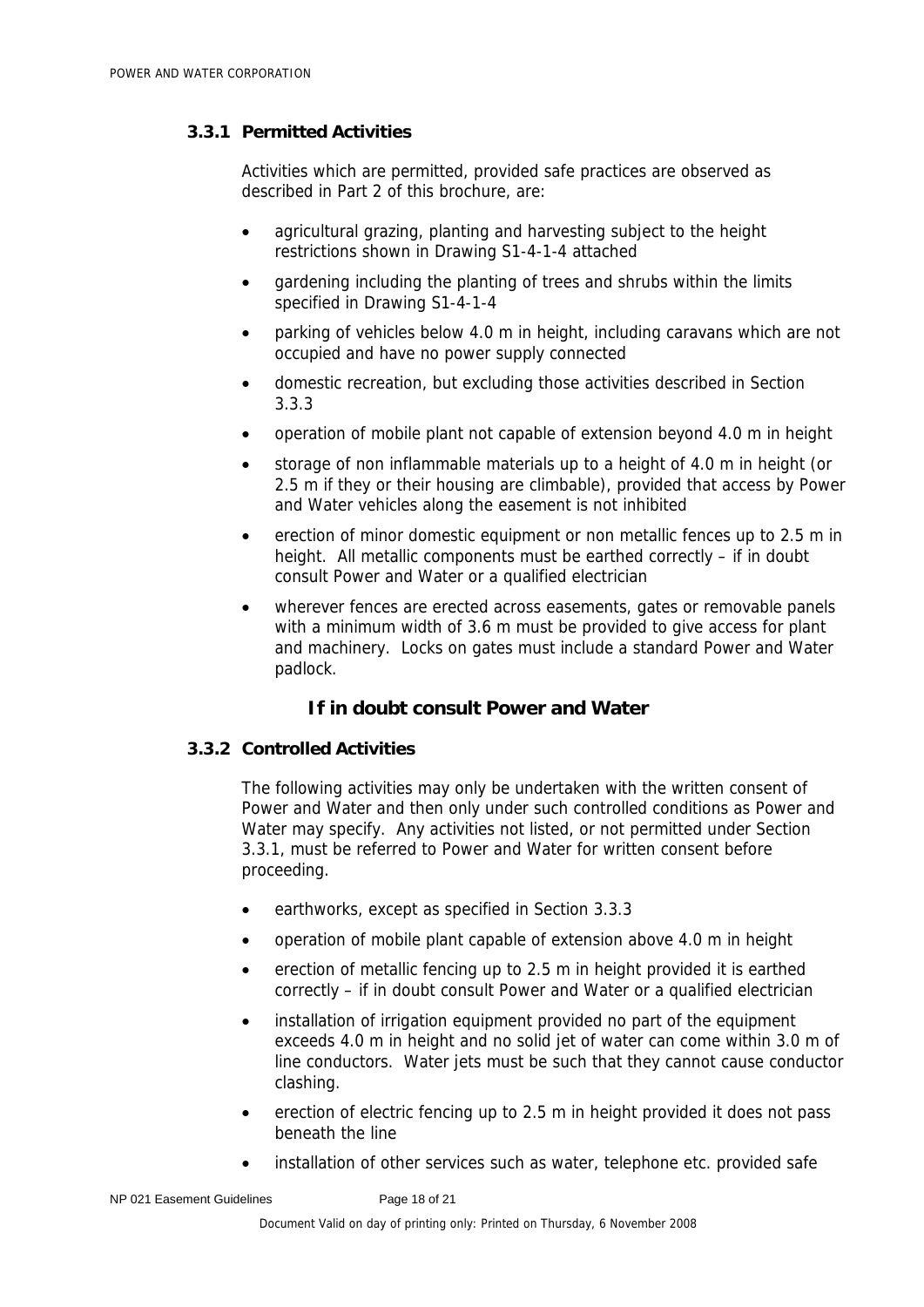working clearances are maintained and due consideration is given to the risk of induced voltages

- construction of roads provided design clearances are maintained (refer to Power and Water for details)
- construction of dams and creation of bodies of water
- burning off or lighting of fires
- conduct of sporting and recreational activities which cannot, even by misuse, constitute a hazard to the line or persons

Wherever controlled activities are approved but their implementation is subsequently found not to comply with the terms of the approval, or create a hazard or impediment, Power and Water will require its removal.

#### **3.3.3 Prohibited Activities**

The following activities are prohibited in overhead line easements:

- camping
- construction of houses, out buildings, pergolas or other substantial structures
- installation of fixed plant or equipment
- storage of flammable materials
- storage or use of explosives
- placing of garbage, refuse or fallen timber
- planting trees which will encroach the clearances specified in Drawing S1-4- 1-4
- excavation within 5m of any overhead line structure except low voltage poles (3m)
- placing any obstruction within 3 metres of any structure or stay
- installation of a swimming pool or spa
- placing of caravans for occupation
- attachment of anything to structures, except where directed by Power and Water to connect a fence that is within 2m of a pole or structure
- flying kites or model aircraft
- flying aircraft, hang gliders, balloons etc.
- erecting fences greater than 2.5 m in height

## **3.4 Easements for Underground Cables and Associated Plant**

The width of an underground cable easement is again dependent on voltage, but more particularly on the space required for access by excavating and cable laying equipment that will in many cases exceed the width required for the cables alone. Power and Water will negotiate easements required for the access of cables and equipment located on private property, together with any access conditions.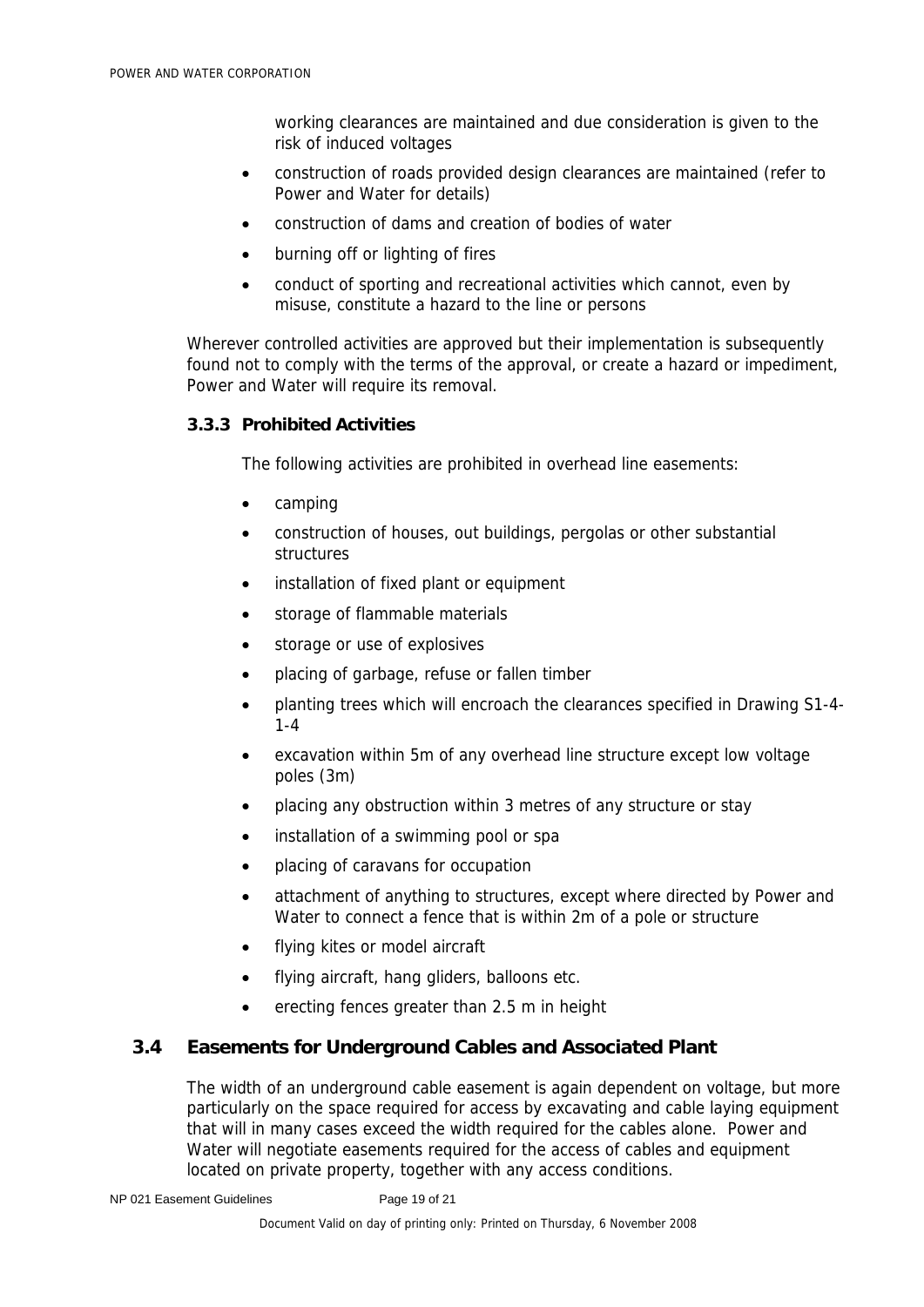Easements are required for ground mounted substations, switchgear and pillars. The size of these will vary with the type of equipment.

| Underground cable        | 3 metres wide                |
|--------------------------|------------------------------|
| Package substation       | 3.5 x 3.5 metres             |
| Kiosk substation         | 3.0 x 7.0 metres             |
| Low voltage URD pillar   | $1.0 \times 1.0$ metres      |
| Low voltage fused pillar | 2.0 x 2.0 metres             |
| Ring Main Unit           | 3.5 x 2.5 metres (typically) |

### **3.5 Use of Underground Cable Easements**

#### **3.5.1 Permitted Activities**

Activities which are permitted within underground cable easements are:

- domestic recreation
- planting of grass for lawns provided no tilling of the soil occurs to a depth greater than 200 mm.

### **3.5.2 Controlled Activities**

The following activities may only be undertaken with the written consent of Power and Water and then only under such controlled conditions as Power and Water may specify:

- earthworks
- storage of non inflammable materials
- parking of vehicles within weight limitations which will avoid cable damage
- operation of mobile plant within weight limitations which will avoid cable damage
- excavation by hand or mechanised plant after due investigation by Power and Water for cable locations
- reduction of ground cover over cables in which event additional mechanical protection shall be provided. Power and Water can advise on details.
- increasing ground cover within limits which will not adversely affect cable ratings
- installation of structures spanning the easement
- installation of driveways across the easement, where protection can be given for vehicle wheel loads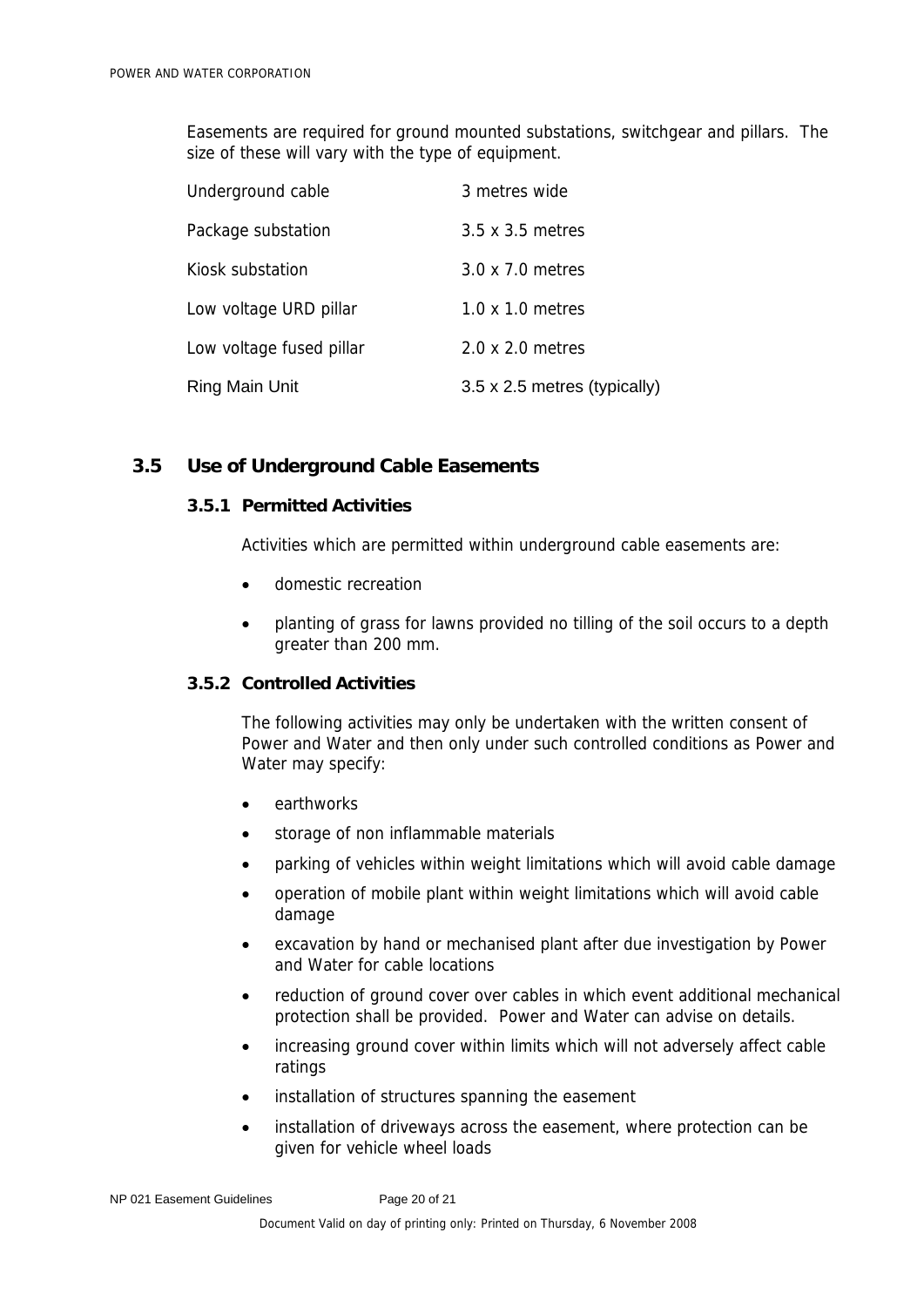- installation of other buried services after due investigation by Power and Water of cable locations
- erection of fences after due investigation by Power and Water of cable locations
- planting of shallow rooted crops where tilling depth does not exceed 200 mm.

#### **3.5.3 Prohibited Activities**

The following activities are prohibited in underground cable easements:

- storage of flammable materials and explosives
- storage and use of explosives
- excavation that could undermine any cable, or direct runoff water under a cable
- planting of trees and shrubs (it should be noted that where shrubs, trees, etc., located within an easement are damaged by Power and Water when it is necessary to excavate within the easement, no compensation is payable)
- construction of houses, out buildings or other substantial structures
- installation of fixed plant or equipment
- placing of garbage or fallen timber
- removal of artefacts or disturbance of significant sites within the meaning of the Aboriginal and Torres Strait Islander heritage Protection Act 1934.

## **3.6 Activities around Distribution Substations and Service Pillars**

#### **3.6.1 Permitted Activities**

The following activities are permitted around distribution substations and service pillars:

• planting of screening shrubs with limited spread and root system and not requiring excavation below 200 mm

## **3.6.2 Controlled Activities**

The following may only be undertaken with Power and Water approval and then only under such controlled conditions as Power and Water may specify:

• erection of fencing on the boundary of the easement provided all exposed metal parts are earthed correctly and access to Power and Water equipment is maintained (i.e., by installation of a gate or removable panel)

#### **3.6.3 Prohibited Activities**

The following activities are prohibited in substation/pillar easements. All other activities not specified as "permitted" or "controlled" shall, unless and until ruled otherwise by Power and Water in writing, be prohibited.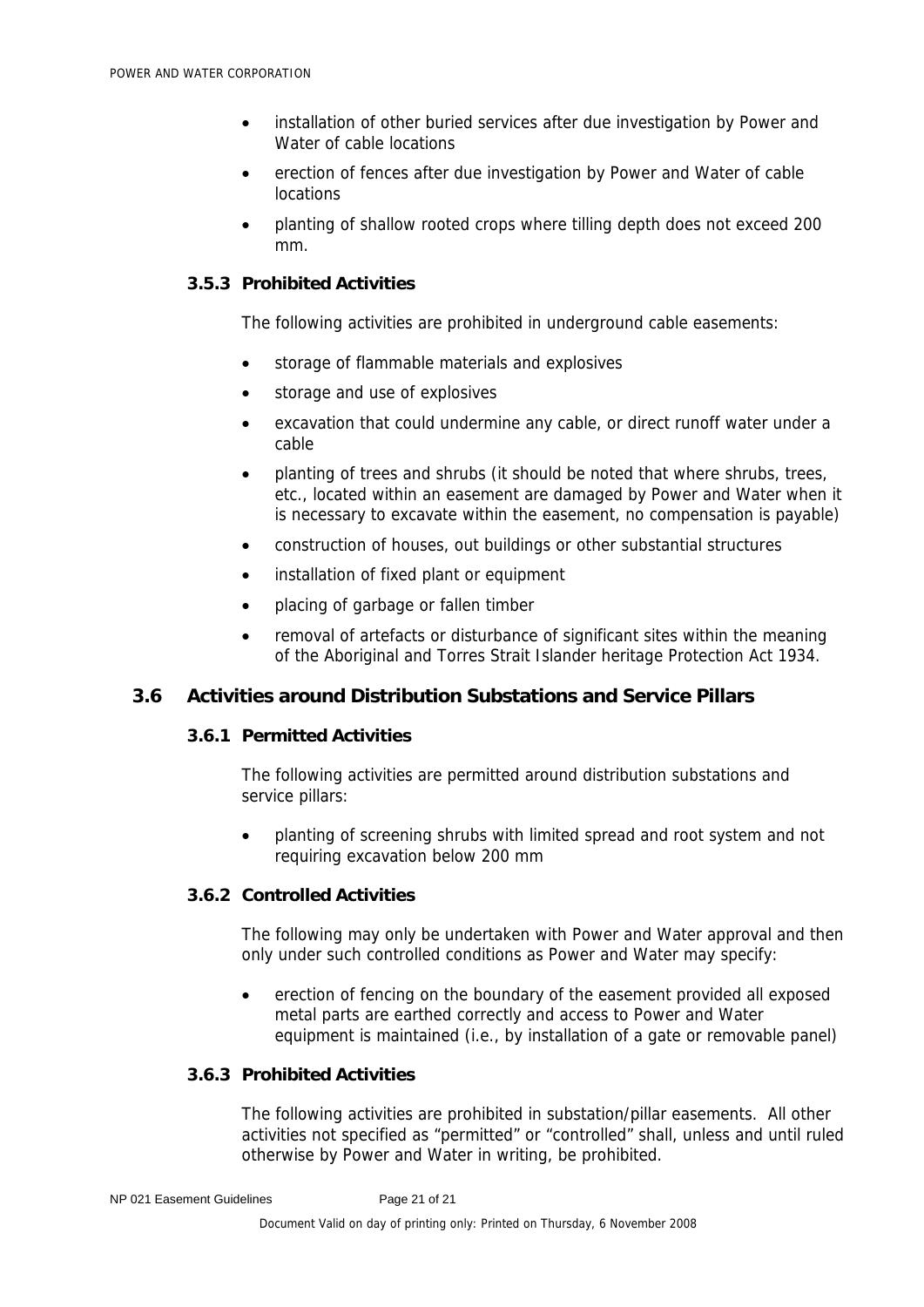- any construction within the easement
- any storage on the easement
- any increase in ground level above that existing at the substation/pillar
- any excavation that would endanger the foundations of the substation or pillar
- any earthworks that might direct stormwater onto the easement, or allow pooling of water in the vicinity of electrical equipment
- any changes to construction within 8 m of a substation that could cause the fire design of the installation to be compromised